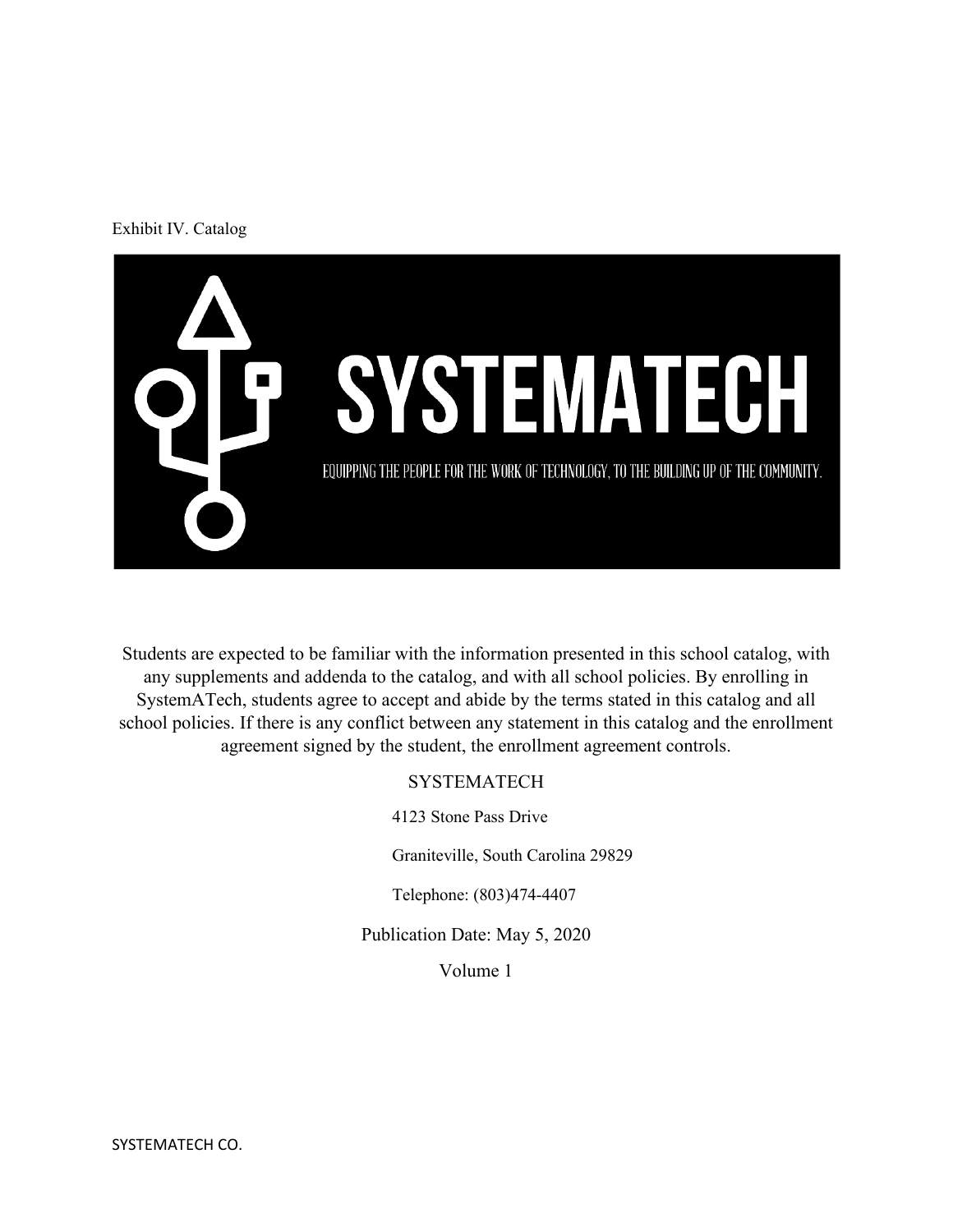**Table of Contents** 

**Mission Statement Directory Description of Facilities Accrediting Agency CHE Licensure Disclaimer Job Placement Assistance Transfer Credit Program(s) Offered Admission Policy Important Calendar Dates (examples) Holidays Observed Attendance Policy & Class Participation Tardiness Makeup Work Academic Performance & Completion Requirements Maintenance of Student Records Graduation Requirements Progress Reports & Academic Probation and Suspension Policy Grading Scale Tuition Cancellation & Refund Policy**

**Student Complaints**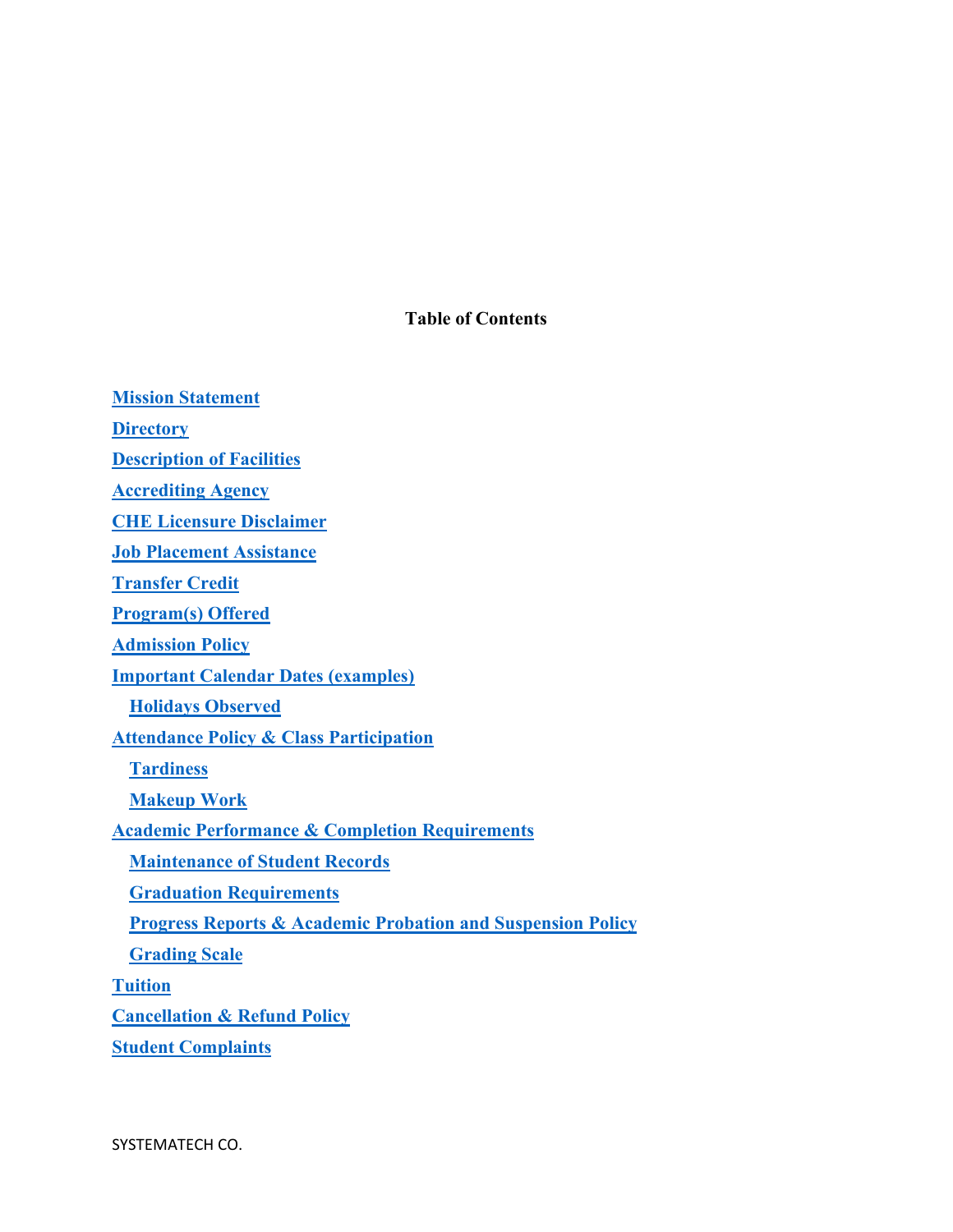### **Directory**

*Name: President/CEO Ashley S. Felton Name: Officer, Tammy Anthony Name: Officer, Arnold Anthony Name: Faculty, John Wray Name: Faculty, Shereen Reeves Name: Faculty, Steven Murray Jr Name: Faculty, Malcolm Doe* 

#### **Statement of Purpose**

SystemATech exists to provide a quality skills education that will lead to new job opportunities, and a broadened personal horizon for each student. SystemATech seeks to unite many volunteers to help families through education, job-skills training, and career opportunity assistance; to witness men and women, young and old, reach their academic potential; and to help each program participant take the next steps in developing the skills necessary for meaningful employment and a rewarding life.

#### **Description of Facilities**

Our facility will be a classroom type location. The equipment our students will use are laptop computers. Our classroom size minimum is 5 students. Our maximum number of students is 20. Room and board options are currently unavailable through our organization.

#### **Living Quarters**

Systematech will not provide any living quarters or living assistance for current or future students.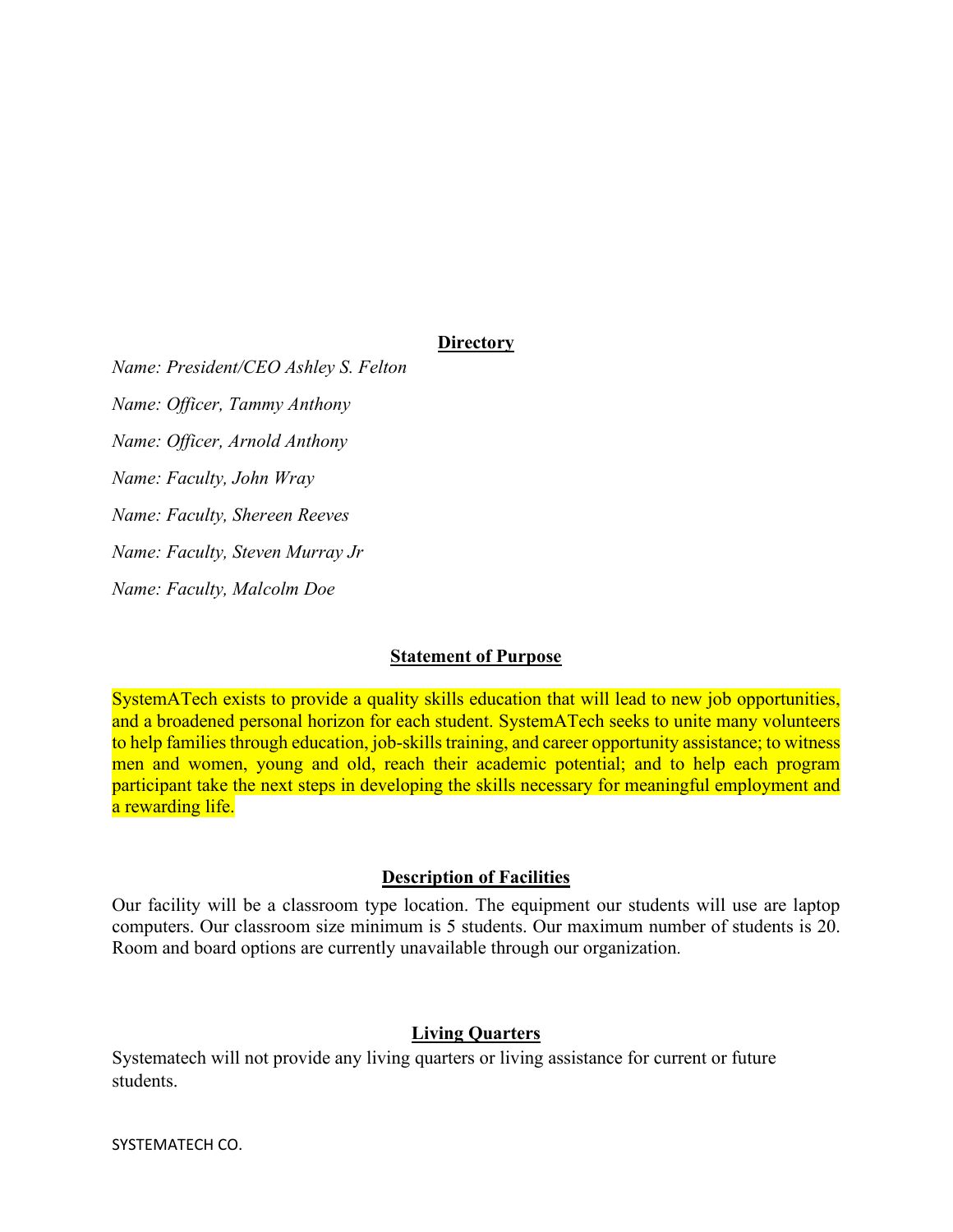## **South Carolina Commission on Higher Education**

Licensed by the South Carolina Commission on Higher Education, 1122 Lady Street, Suite 300, Columbia, SC, 29201, telephone number 803-737-2260, and website address [www.che.sc.gov.](http://www.che.sc.gov/) Licensure indicates only those minimum standards have been met; it is not an endorsement or guarantee of quality. Licensure is not equivalent to or synonymous with accreditation by an accrediting agency recognized by the US Department of Education.

## **Accrediting Agency**

SystemATech is licensed by the South Carolina Commission on Higher Education to operate in the State of South Carolina. The Credit agencies is:

CompTIA located at 3500 Lacey Road, Suite 100- Downers Grove, IL 60515 (telephone 866- 835-8021 / 630-678-8300). www.comptia.org.

ANSI located at 1899 L St NW 11 Floor, Washington, DC 20036 (telephone 202-293-8020) www.ansi.gov

## **Program(s) Offered**



# **CompTIA A+ Certification - Exam 220-1001 - Core 1 Course Outline**

#### **Overview**

The course shown here was designed for the new 220-1001 exam. CompTIA A+ certified professionals are proven problem solvers. They support today's core technologies from security to cloud to data management and more. CompTIA A+ is the industry standard for launching IT careers into today's digital world. It is the only industry recognized credential with performance-based items to prove pros can think on their feet to perform critical IT support tasks in the moment. It is trusted by employers around the world to identify the go-to person in end point management and technical support roles. CompTIA A+ is regularly re-invented by IT experts to ensure that it validates core skills and abilities demanded in the workplace.

The Official CompTIA® A+® Core 1 (Exam 220-1001) course provides the background knowledge and skills you will require to be a successful A+ technician. It will help you prepare to take the CompTIA A+ Core Series certification examination (exam number 220-1001), in order to become a CompTIA A+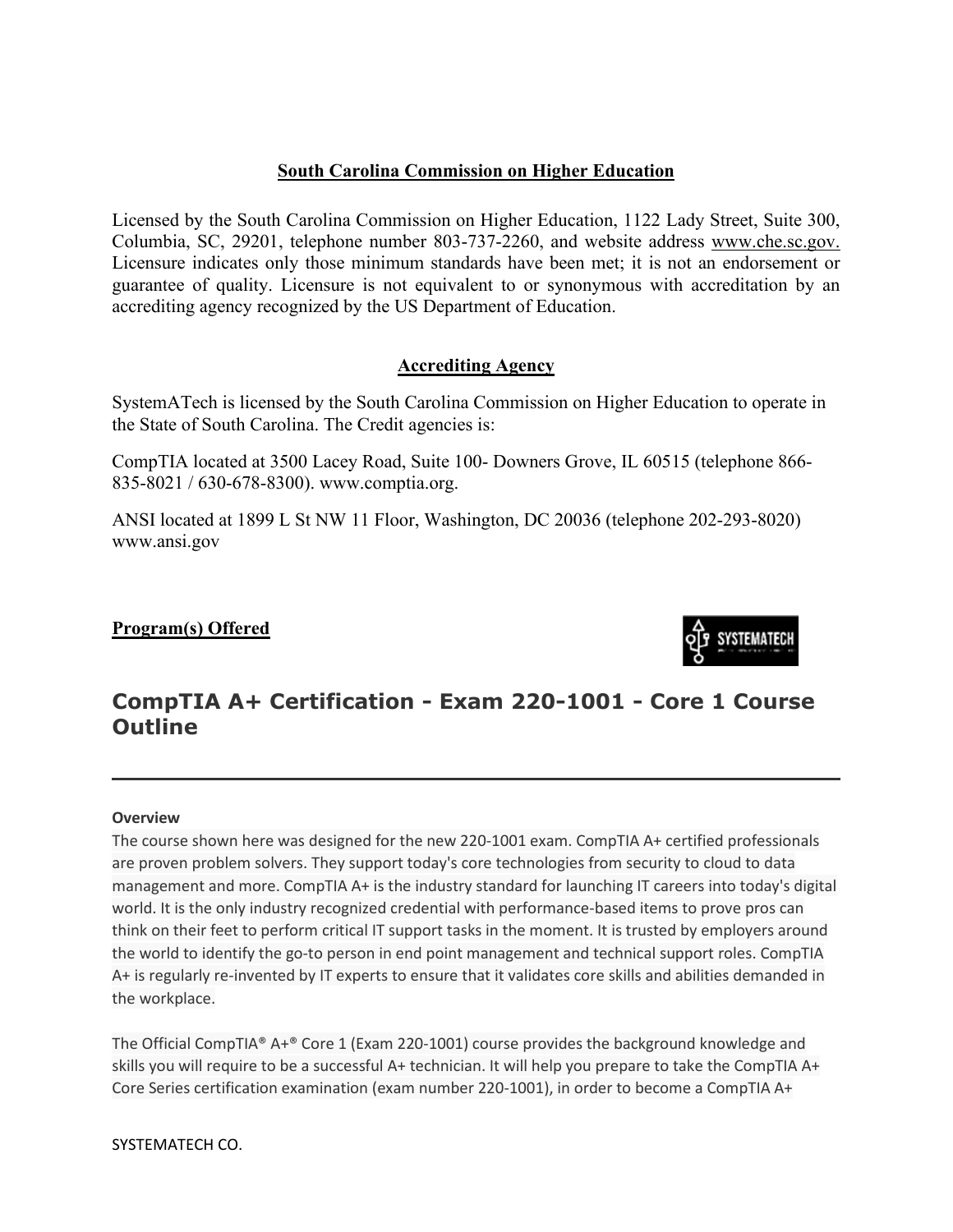#### Certified Professional.

#### **Already have some IT experience?**

Individuals with previous IT experience, should consider taking our Boot Camp A+ class that covers the content from both our A+ Hardware class and our A+ Operating System/Security class. That 10 days of material is delivered in a 5-day format and is supplemented with after-hours exam prep sessions that help fill in any gaps that you have. For more information on this classes schedule an appointment with us here:

[CompTIA A+ Certification – Boot Camp](https://www.systematech.us/bookings-checkout/job-skills-and-training/book) Training for 1001/1002

#### **\*\*\* NOTE: This class also available in eLearning Format \*\*\***

Too busy at work to miss 5 days out of the office to take this class? Consider the CompTIA On-Demand version of this course. Watch videos, take the same hands-on labs, access an online expert, and study at on your own time, at your own pace. For details on this alternative format, go to CompTIA On-Demand A+ Certification Training CompTIA A+ Core 1 and Core 2 Includes live/online instruction from a certified CompTIA instructor, course materials, practice exams, 2 certification exams and complimentary lunch and refreshments.

Cost \$4995.00

8 weeks course

Hours: 198

#### **\*\*\* Note Regarding Exam Preparation \*\*\***

Exam Prep Software

All of our CompTIA classes include access to web-based practice exams. CompTIA certification exams are very rigorous and challenging. By studying after the class and using these practice exams, you will greatly improve your chances of passing the actual certification exam the first time. Exam prep software is included with all CompTIA classes delivered by SYSTEMATECH Training Department.

#### **Additional Notes Regarding CompTIA Certification Exams**

As with most professional IT certifications, many addition hours of study are required before the class (meeting the prerequisites) and after the class (reviewing exam objectives and practice questions). Expect to spend a significant number of hours studying outside of the class before you take a CompTIA or any other IT professional exam. A criminal record may prevent the student from obtain employment in the field.

#### **Course Objectives**

In this course, you will install, configure, optimize, troubleshoot, repair, upgrade, and perform preventive maintenance on personal computers and digital devices. You will: Install and configure PC system unit components and peripheral devices. Install, configure, and troubleshoot display and multimedia devices. Install, configure, and troubleshoot storage devices. Install, configure, and troubleshoot internal system components.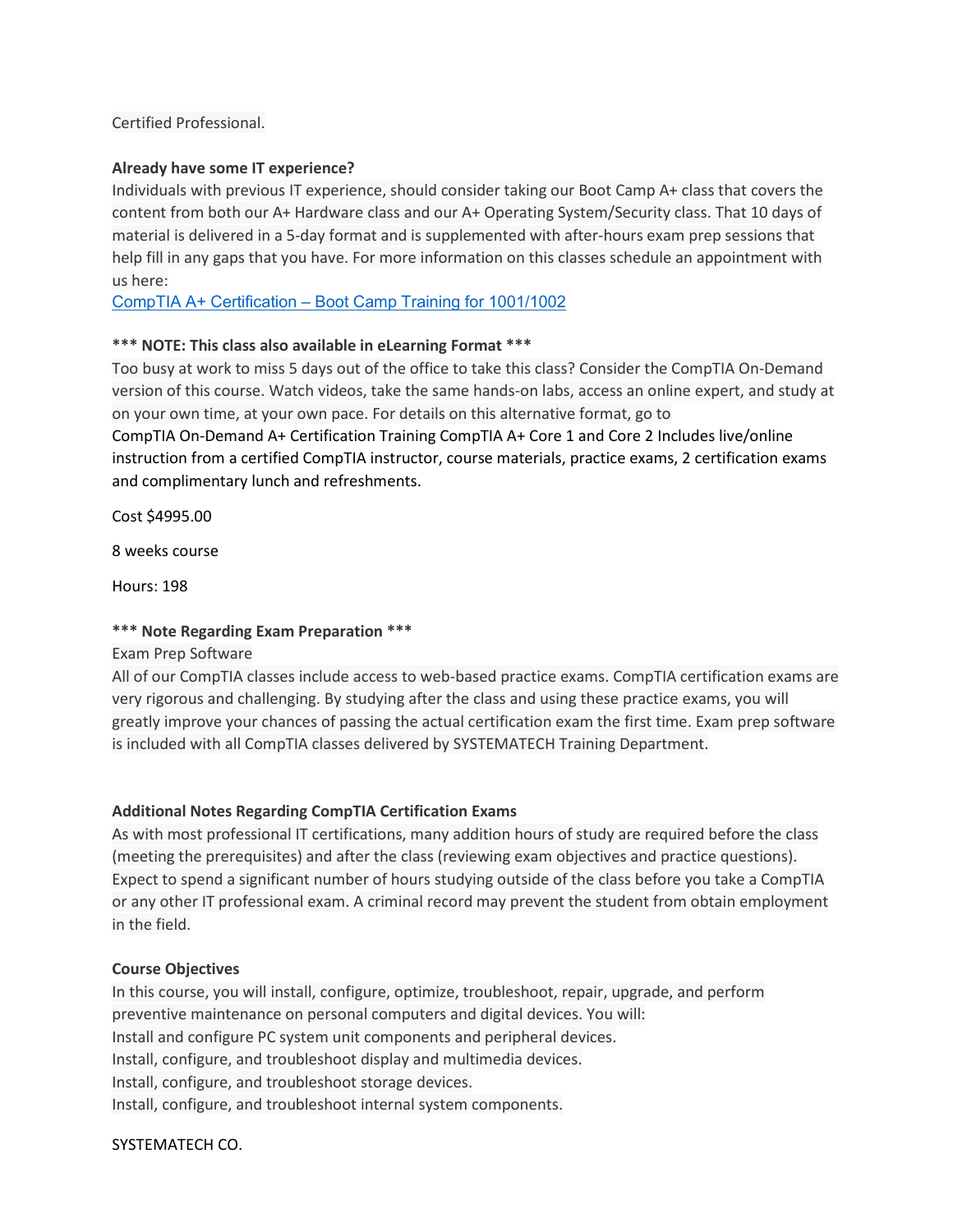Explain network infrastructure concepts. Configure and troubleshoot network connections. Implement client virtualization and cloud computing. Support and troubleshoot laptops. Support and troubleshoot mobile devices. Install, configure, and troubleshoot print devices.

#### **Students**

This course is designed for individuals who have basic computer user skills and who are interested in obtaining a job as an entry-level IT technician. This course is also designed for students who are seeking the CompTIA A+ certification and who want to prepare for the CompTIA A+ Core 1 220-1001 Certification Exam.

#### **Prerequisites**

To ensure your success in this course, you should have experience with basic computer user skills, be able to complete tasks in a Microsoft® Windows® environment, be able to search for, browse, and access information on the Internet, and have basic knowledge of computing concepts. You can obtain this level of skills and knowledge by taking the following official CompTIA courses:

The Official CompTIA® IT Fundamentals+ (Exam FC0-U61)

Note: The prerequisites for this course might differ significantly from the prerequisites for the CompTIA certification exams. For the most up-to-date information about the exam prerequisites, complete the form on this page: <https://certification.comptia.org/training/exam-objectives>

## **Course Outline**

#### **Lesson 1: Installing and Configuring PC Components**

Topic A: Use Appropriate Safety Procedures Topic B: PC Components Topic C: Common Connection Interfaces Topic D: Install Peripheral Devices Topic E: Troubleshooting Methodology

## **Lesson 2: Installing, Configuring, and Troubleshooting Display and Multimedia Devices**

Topic A: Install and Configure Display Devices Topic B: Troubleshoot Display Devices Topic C: Install and Configure Multimedia Devices

## **Lesson 3: Installing, Configuring, and Troubleshooting Storage Devices**

Topic A: Install System Memory Topic B: Install and Configure Mass Storage Devices Topic C: Install and Configure Removable Storage Topic D: Configure RAID Topic E: Troubleshoot Storage Devices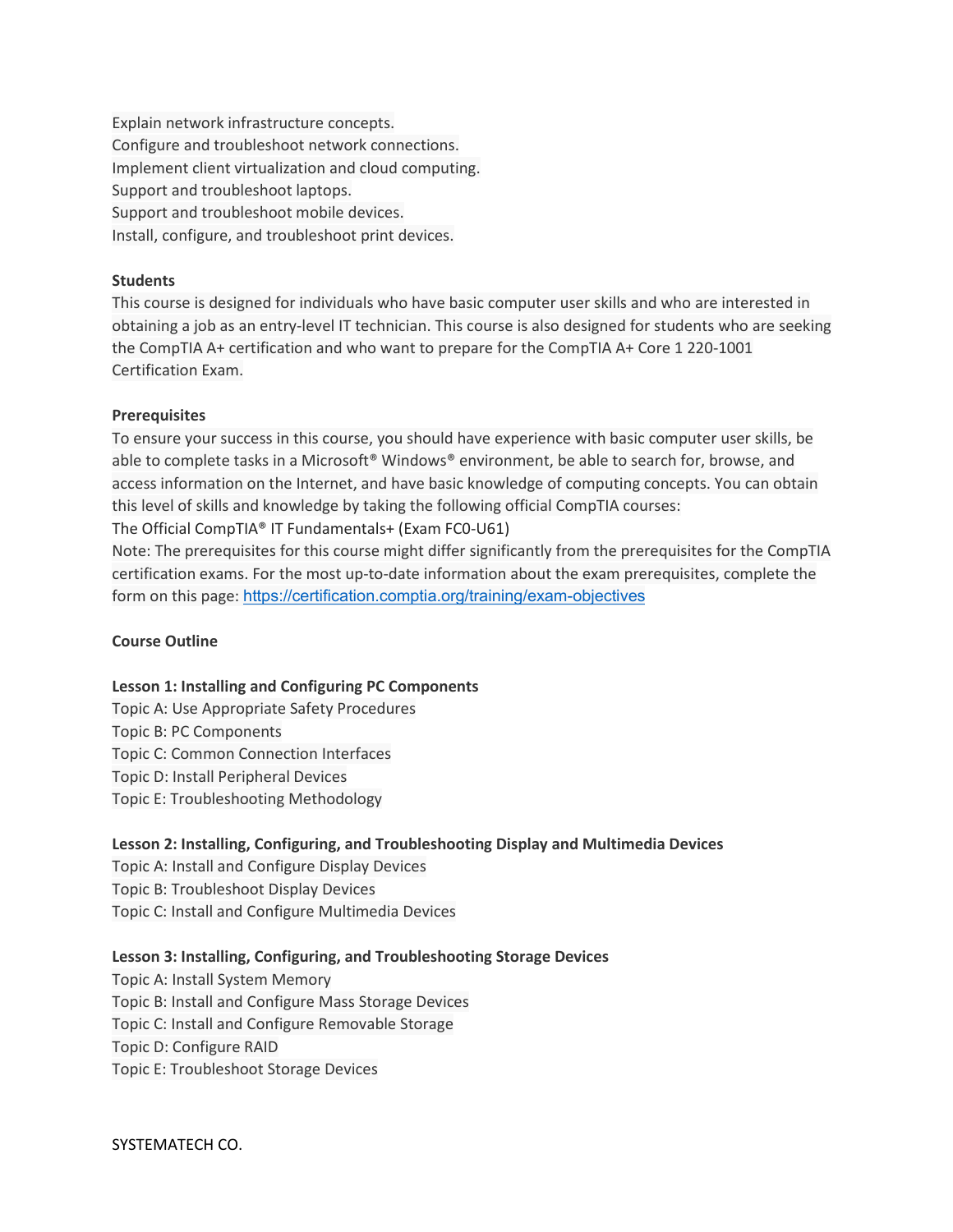#### **Lesson 4: Installing, Configuring, and Troubleshooting Internal System Components**

Topic A: Install and Upgrade CPUs Topic B: Configure and Update BIOS/UEFI Topic C: Install Power Supplies Topic D: Troubleshoot Internal System Components Topic E: Configure a Custom PC

#### **Lesson 5: Network Infrastructure Concepts**

Topic A: Wired Networks Topic B: Network Hardware Devices Topic C: Wireless Networks Topic D: Internet Connection Types Topic E: Network Configuration Concepts Topic F: Network Services

#### **Lesson 6: Configuring and Troubleshooting Networks**

Topic A: Configure Network Connection Settings Topic B: Install and Configure SOHO Networks Topic C: Configure SOHO Network Security Topic D: Configure Remote Access Topic E: Troubleshoot Network Connections Topic F: Install and Configure IoT Devices

#### **Lesson 7: Implementing Client Virtualization and Cloud Computing**

Topic A: Configure Client-Side Virtualization Topic B: Cloud Computing Concepts

#### **Lesson 8: Supporting and Troubleshooting Laptops**

Topic A: Use Laptop Features Topic B: Install and Configure Laptop Hardware Topic C: Troubleshoot Common Laptop Issues

#### **Lesson 9: Supporting and Troubleshooting Mobile Devices**

Topic A: Mobile Device Types Topic B: Connect and Configure Mobile Device Accessories Topic C: Configure Mobile Device Network Connectivity Topic D: Support Mobile Apps

#### **Lesson 10: Installing, Configuring, and Troubleshooting Print Devices**

Topic A: Maintain Laser Printers Topic B: Maintain Inkjet Printers Topic C: Maintain Impact, Thermal, and 3D Printers Topic D: Install and Configure Printers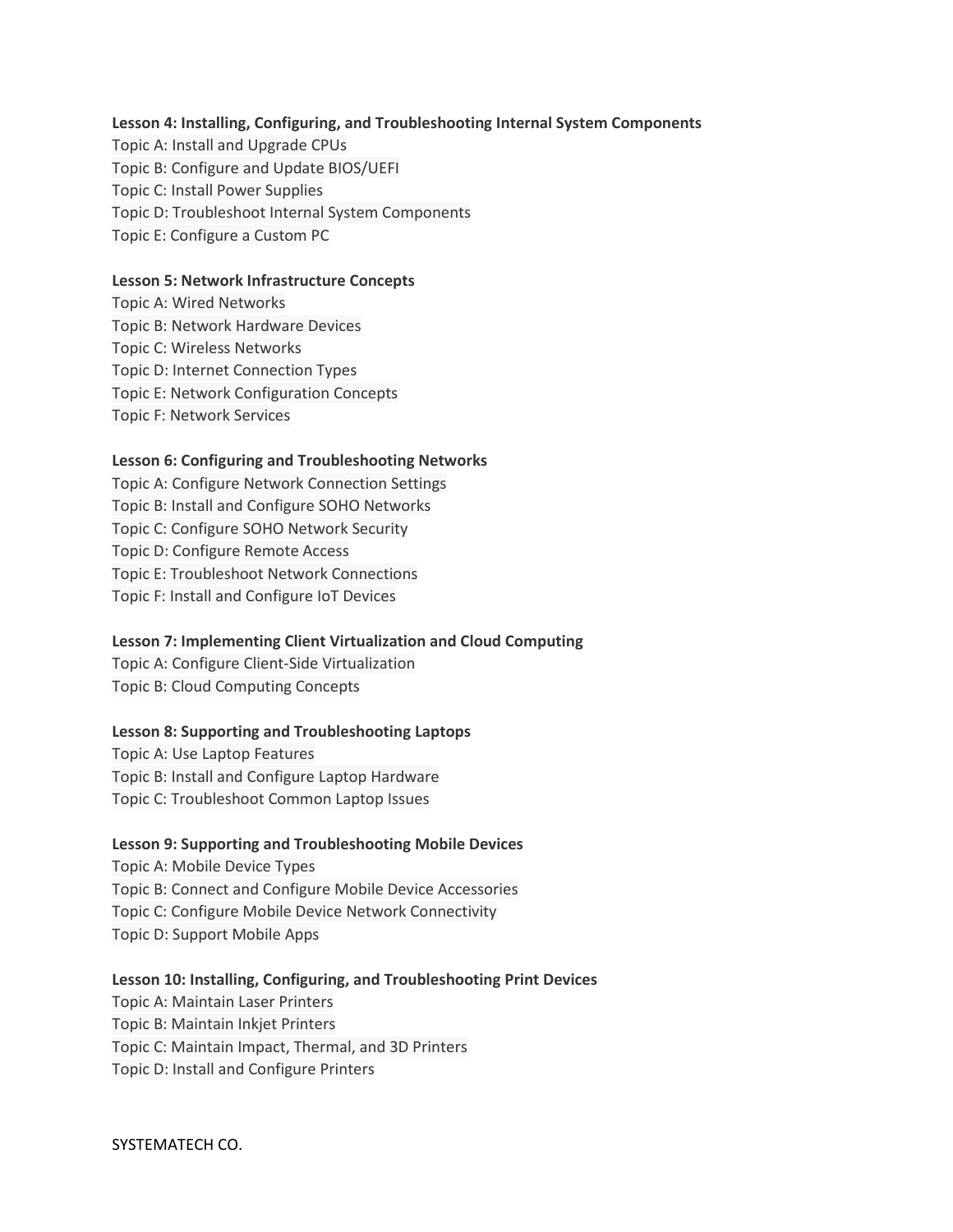Topic E: Troubleshoot Print Device Issues Topic F: Install and Configure Imaging Devices**)** 

Copyright SystemATech Co. 2020



**CompTIA A+ Core 2**

CompTIA A+ Certification - Exam 220-1002 - Core 2 Course Outline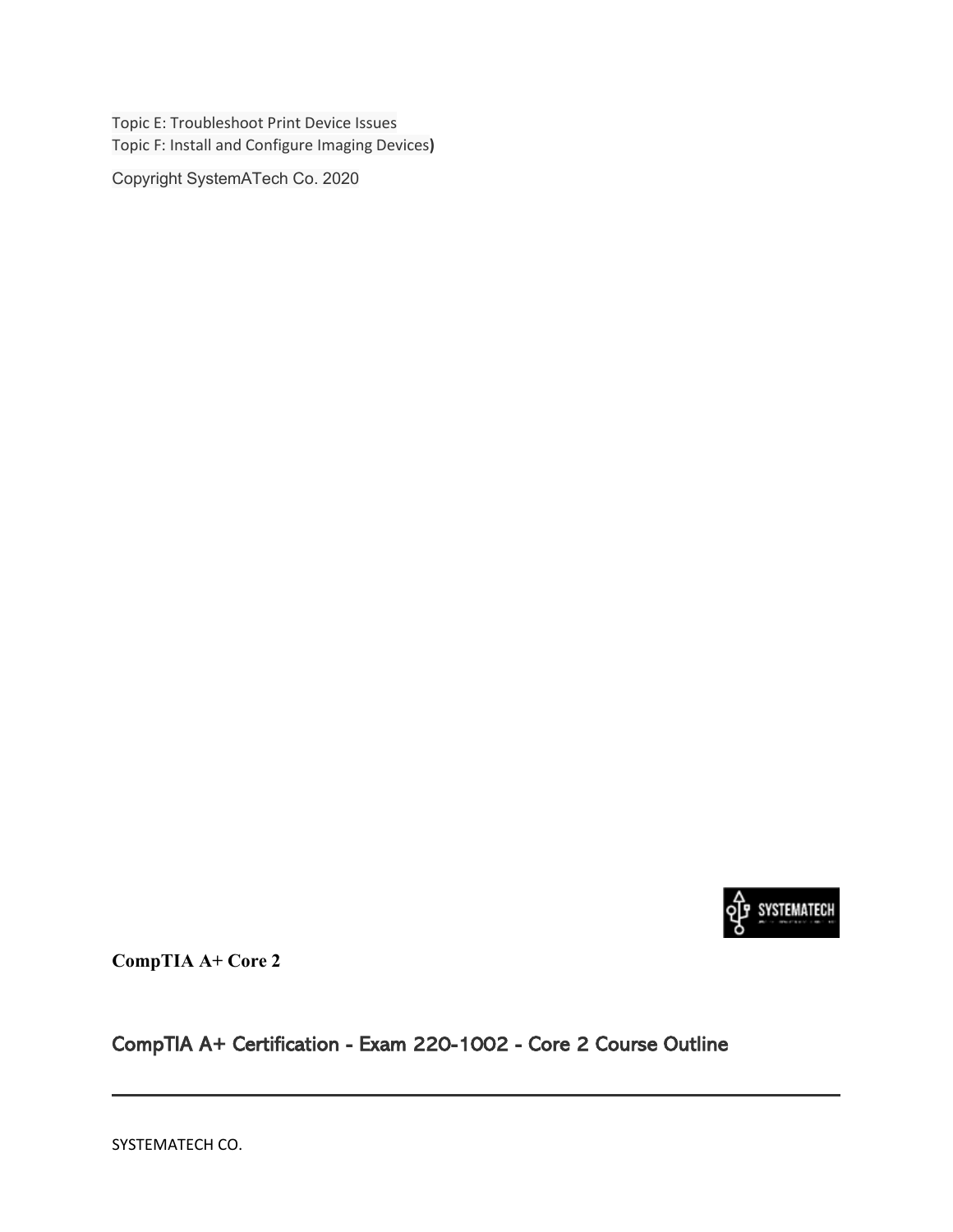#### **Overview**

The course shown here was designed for the new 220-1002 exam. CompTIA A+ certified professionals are proven problem solvers. They support today's core technologies from security to cloud to data management and more. CompTIA A+ is the industry standard for launching IT careers into today's digital world. It is the only industry recognized credential with performance-based items to prove pros can think on their feet to perform critical IT support tasks in the moment. It is trusted by employers around the world to identify the go-to person in end point management and technical support roles. CompTIA A+ is regularly re-invented by IT experts to ensure that it validates core skills and abilities demanded in the workplace.

The Official CompTIA® A+® Core 2 (Exam 220-1002) course provides the background knowledge and skills you will require to be a successful A+ technician. It will help you prepare to take the CompTIA A+ Core Series certification examination (exam number 220-1002), in order to become a CompTIA A+ Certified Professional.

### **Additional Notes Regarding CompTIA Certification Exams**

As with most professional IT certifications, many addition hours of study are required before the class (meeting the prerequisites) and after the class (reviewing exam objectives and practice questions). Expect to spend a significant number of hours studying outside of the class before you take a CompTIA or any other IT professional exam. A criminal record may prevent the student from obtain employment in the field.

#### **Course Objectives**

In this course, you will install, configure, optimize, troubleshoot, repair, upgrade, and perform preventive maintenance on personal computers, digital devices, and operating systems. You will:

Support operating systems. Install, configure, and maintain operating systems. Maintain and troubleshoot Microsoft Windows. Configure and troubleshoot network connections. Manage users, workstations, and shared resources. Implement physical security. Secure workstations and data. Troubleshoot workstation security issues. Support and troubleshoot mobile devices.

Implement operational procedures.

#### **Target Student**

This course is designed for individuals who have basic computer user skills and who are interested in obtaining a job as an entry-level IT technician. This course is also designed for students who are seeking the CompTIA A+ certification and who want to prepare for the CompTIA A+ Core 2 220- 1002 Certification Exam.

#### **Prerequisites**

To ensure your success in this course, you should attended the CompTIA A+ Certification - Exam 220-1001 Core 1 class or have equivalent experience :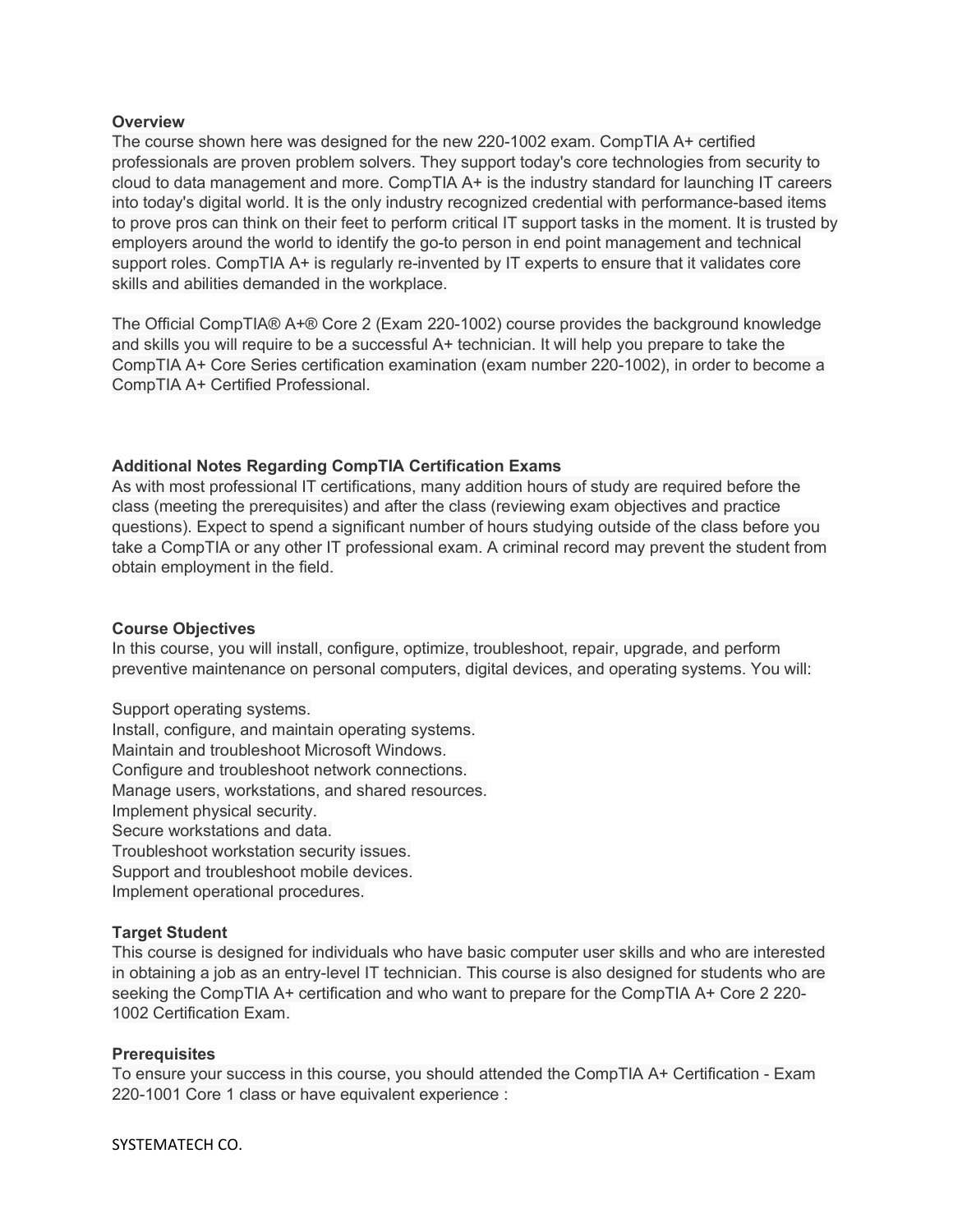#### [CompTIA A+ Certification - Exam 220-1001 Core 1](https://www.onlc.com/outline.asp?ccode=XAPA101)

Note: The prerequisites for this course might differ significantly from the prerequisites for the CompTIA certification exams. For the most up-to-date information about the exam prerequisites, complete the form on this page:

[CompTIA A+ Certification Exam Objectives](https://certification.comptia.org/training/exam-objectives)

#### **Course Outline**

#### **Lesson 1: Supporting Operating Systems**

Topic A: Identify Common Operating Systems Topic B: Use Windows Features and Tools Topic C: Manage Files in Windows Topic D: Manage Disks in Windows Topic E: Manage Devices in Windows

#### **Lesson 2: Installing, Configuring, and Maintaining Operating Systems**

Topic A: Configure and Use Linux Topic B: Configure and Use macOS Topic C: Install and Upgrade Operating Systems Topic D: Maintain OSs

#### **Lesson 3: Maintaining and Troubleshooting Microsoft Windows**

Topic A: Install and Manage Windows Applications Topic B: Manage Windows Performance Topic C: Troubleshoot Windows

#### **Lesson 4: Configuring and Troubleshooting Networks**

Topic A: Configure Network Connection Settings Topic B: Install and Configure SOHO Networks Topic C: Configure SOHO Network Security Topic D: Configure Remote Access Topic E: Troubleshoot Network Connections

#### **Lesson 5: Managing Users, Workstations, and Shared Resources**

Topic A: Manage Users Topic B: Configure Shared Resources Topic C: Configure Active Directory Accounts and Policies

#### **Lesson 6: Security Concepts**

Topic A: Logical Security Concepts Topic B: Threats and Vulnerabilities Topic C: Physical Security Measures

#### **Lesson 7: Securing Workstations and Data**

Topic A: Implement Security Best Practices Topic B: Implement Data Protection Policies Topic C: Protect Data During Incident Response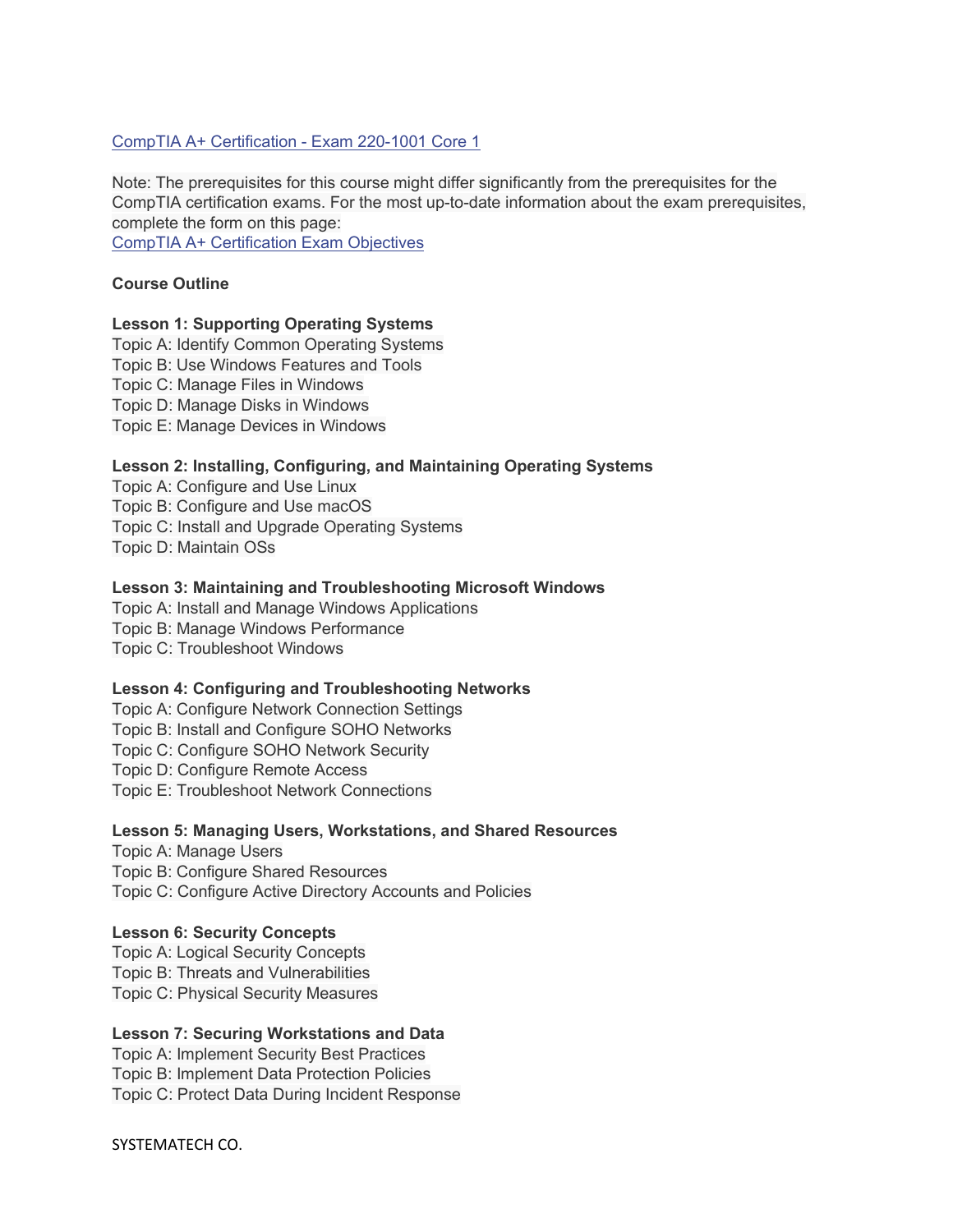#### **Lesson 8: Troubleshooting Workstation Security Issues**

Topic A: Detect, Remove, and Prevent Malware Topic B: Troubleshoot Common Workstation Security Issues

#### **Lesson 9: Supporting and Troubleshooting Mobile Devices**

Topic A: Secure Mobile Devices

Topic B: Troubleshoot Mobile Device Issues

### **Lesson 10: Implementing Operational Procedures**

Topic A: Use Appropriate Safety Procedures

Topic B: Environmental Impacts and Controls

Topic C: Create and Maintain Documentation

Topic D: Use Basic Change Management Best Practices

Topic E: Implement Disaster Prevention and Recovery Methods

Topic F: Basic Scripting Concepts

Topic G: Professionalism and Communication

### **Appendix A: Mapping Course Content to CompTIA® A+® Core 2 (Exam 220-1002)**



# **CompTIA Network+ Certification Training Course Outline**

#### **Overview**

The CompTIA® Network+® (Exam N10-007) course builds on your existing user-level knowledge and experience with personal computer operating systems and networks to present the fundamental skills and concepts that you will need to use on the job in any type of networking career. If you are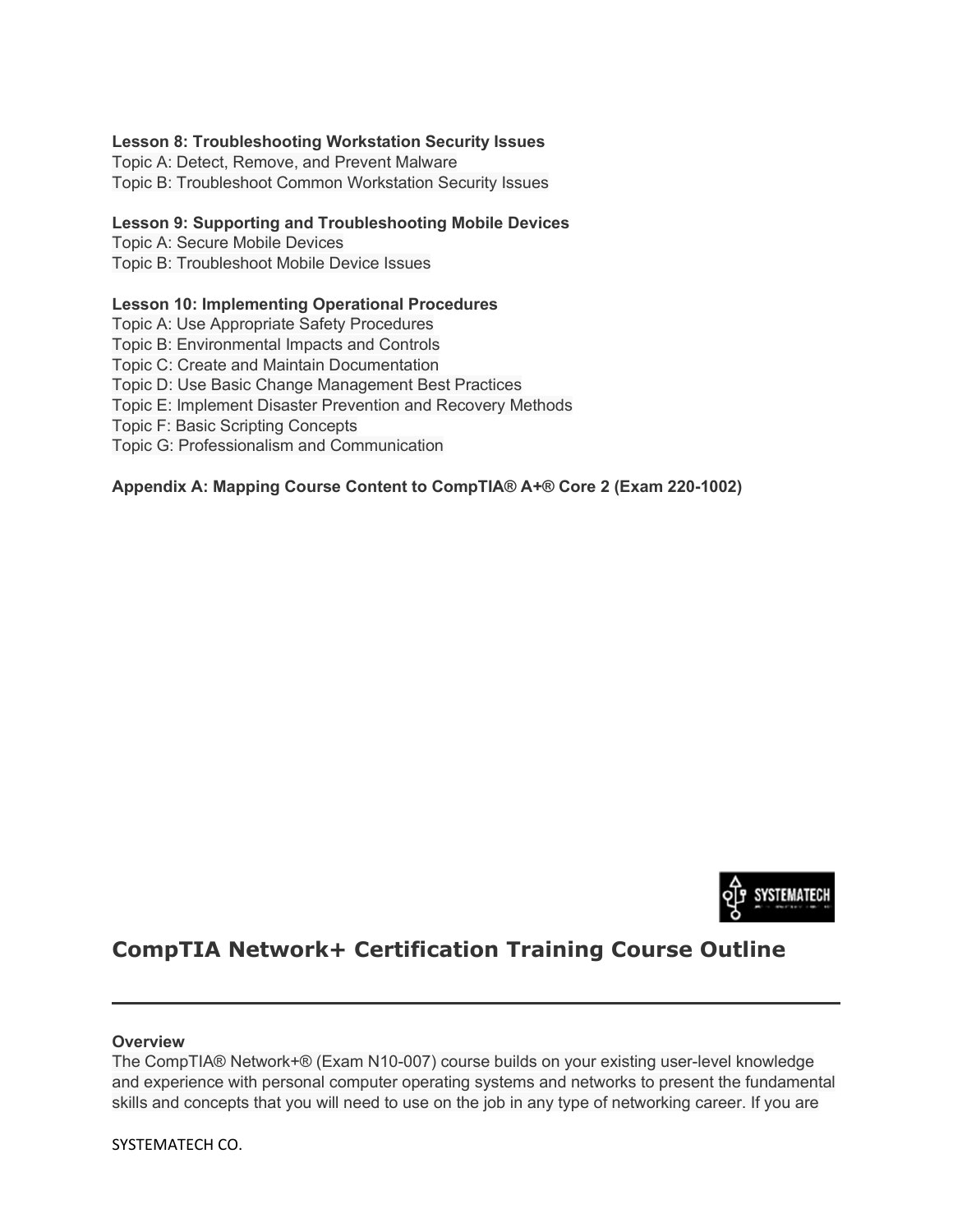pursuing a CompTIA technical certification path, the CompTIA® A+® certification is an excellent first step to take before preparing for the CompTIA Network+ certification.

The CompTIA® Network+® (Exam N10-007) course can benefit you in two ways. It can assist you if you are preparing to take the CompTIA Network+ examination (Exam N10-007). Also, if your job duties include network troubleshooting, installation, or maintenance, or if you are preparing for any type of network-related career, it provides the background knowledge and skills you will require to be successful.

#### **\*\*\* NOTE: This class also available in On-Demand, eLearning Format \*\*\***

Too busy at work to miss 5 days out of the office to take this class? Consider the CompTIA On-Demand version of this course. Watch videos, take the same hands-on labs, access an online expert 24/7, and study at on your own time, at your own pace.

Cost \$4995.00

8 weeks course

Hours: 198

For details on this alternative format, go to [CompTIA On-Demand Network+ Certification Training](http://www.systematech.us/network)

#### **Network+ Exam Objectives**

[Click here for Network+ Exam Objectives](https://www.comptia.org/certifications/network)

#### **Exam Prep Software**

All of our CompTIA classes include access to web-based practice exams. CompTIA certification exams are very rigorous and challenging. By studying after the class and using these practice exams, you will greatly improve your chances of passing the actual certification exam the first time. Exam prep software is included with all CompTIA classes delivered by SYSTEMATECH Training Centers.

#### **Additional Notes Regarding CompTIA Certification Exams**

As with most professional IT certifications, many addition hours of study are required before the class (meeting the prerequisites) and after the class (reviewing exam objectives and practice questions). Expect to spend a significant number of hours studying outside of the class before you take a CompTIA or any other IT professional exam. A criminal record may prevent the student from obtain employment in the field.

#### **Course Objectives**

In this course, you will describe the major networking technologies and systems of modern networks, and be able to configure, manage, and troubleshoot modern networks.

You will:

- Identify basic network theory concepts and major network communications methods.
- Describe bounded network media.
- Identify unbounded network media.
- Identify the major types of network implementations.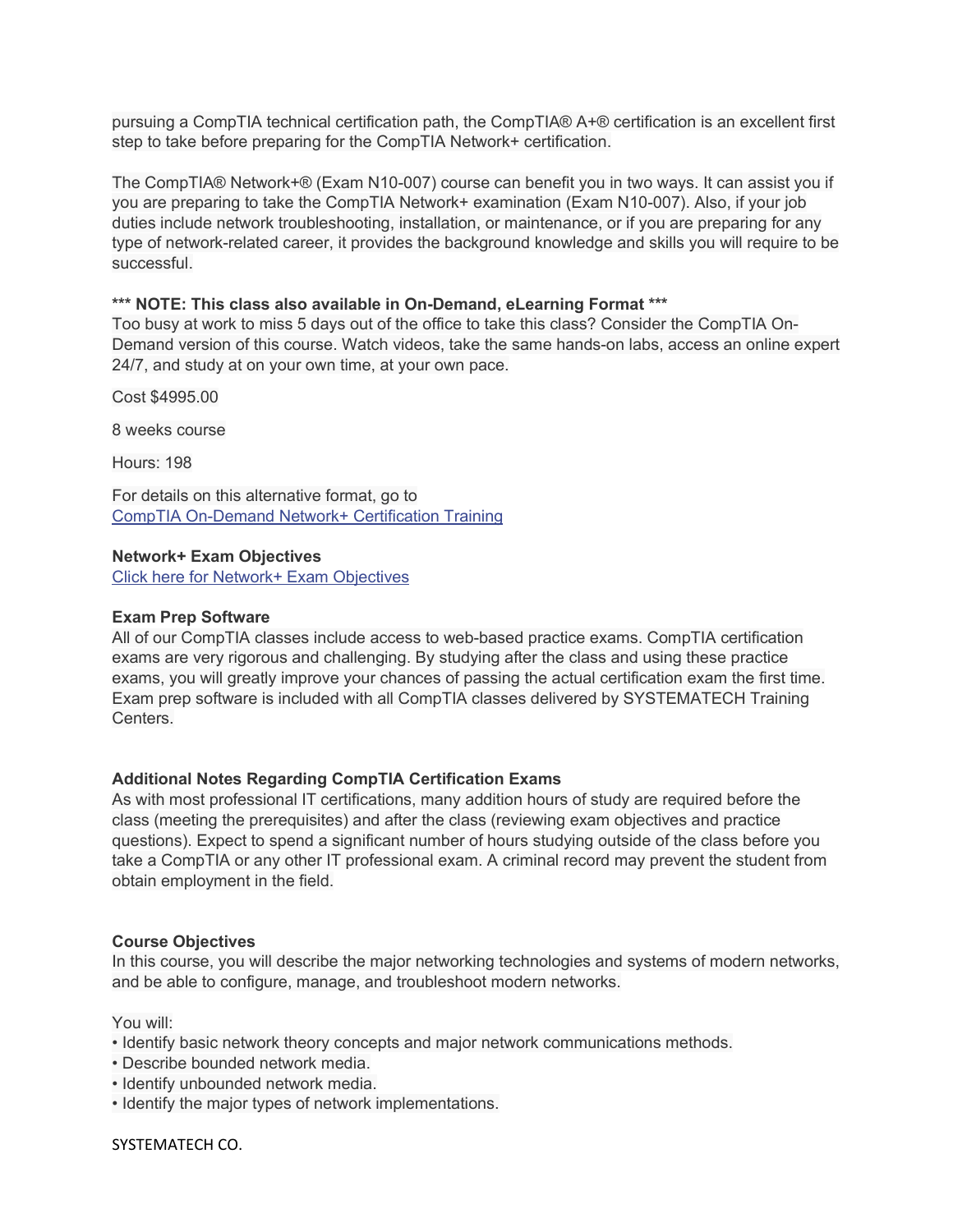- Identify TCP/IP addressing and data delivery methods.
- Implement routing technologies.
- Identify the major services deployed on TCP/IP networks.
- Identify the infrastructure of a WAN implementation.
- Identify the components used in cloud computing and virtualization.
- Describe basic concepts related to network security.
- Prevent security breaches.
- Respond to security incidents.
- Identify the components of a remote network implementation.
- Identify the tools, methods, and techniques used in managing a network.
- Describe troubleshooting of issues on a network.

#### **Target Audience**

CompTIA Network+ is the first certification IT professionals specializing in network administration and support should earn. Network+ is aimed at IT professionals with job roles such as network administrator, network technician, network installer, help desk technician and IT cable installer.

### **Course Prerequisites**

Students should meet the following criteria prior to taking the course:

Taken and passed both CompTIA A+ Certification exams or have 9-12 months knowledge and experience of IT administration

Be able to configure and support PC, laptop, mobile (smartphone / tablet), and print devices Know basic network terminology and functions (such as Ethernet, TCP/IP, switches, routers) Configure and manage users, groups, and shared resources in a simple SOHO network Understand the use of basic access control measures, such as authentication, security policy, encryption, and firewalls

## **Course Outline**

#### **Module 1 / Local Area Networks**

Topologies and the OSI Model • Key Features of Networks • Network Topologies • The OSI Model • Physical Layer • Data Link Layer • Network Layer • Transport Layer • Upper Layers • OSI Model Summary • Labs • VM Orientation

Ethernet • Transmission Media • Media Access Control • Broadcast Domains • Ethernet Frames • Ethernet Deployment Standards • MAC Addressing • Address Resolution Protocol (ARP) • Packet Sniffers • Labs • Configuring Ethernet Networking

Hubs, Bridges, and Switches • Hubs and Bridges • Switches • Switch Interface Configuration • Spanning Tree Protocol (STP) • Power over Ethernet (PoE)

Infrastructure and Design • Network Infrastructure Implementations • Planning an Enterprise Campus Network • Network Hierarchy and Distributed Switching • Software Defined Networking • Planning a SOHO Network • TCP/IP Protocol Suite

Policies and Best Practices • Procedures and Standards • Safety Procedures • Incident Response Policies • Security and Data Policies • Password Policy • Employee Policies

## **Module 2 / IP Addressing**

Internet Protocol • IPv4 • IPv4 Address Structure • Subnet Masks • IP Routing Basics • ipconfig / ifconfig • ICMP and ping • Labs • Configuring IPv4 Networking

IPv4 Addressing • IPv4 Addressing Schemes • Classful Addressing • Public versus Private Addressing • Subnetting and Classless Addressing • Planning an IPv4 Addressing Scheme • Public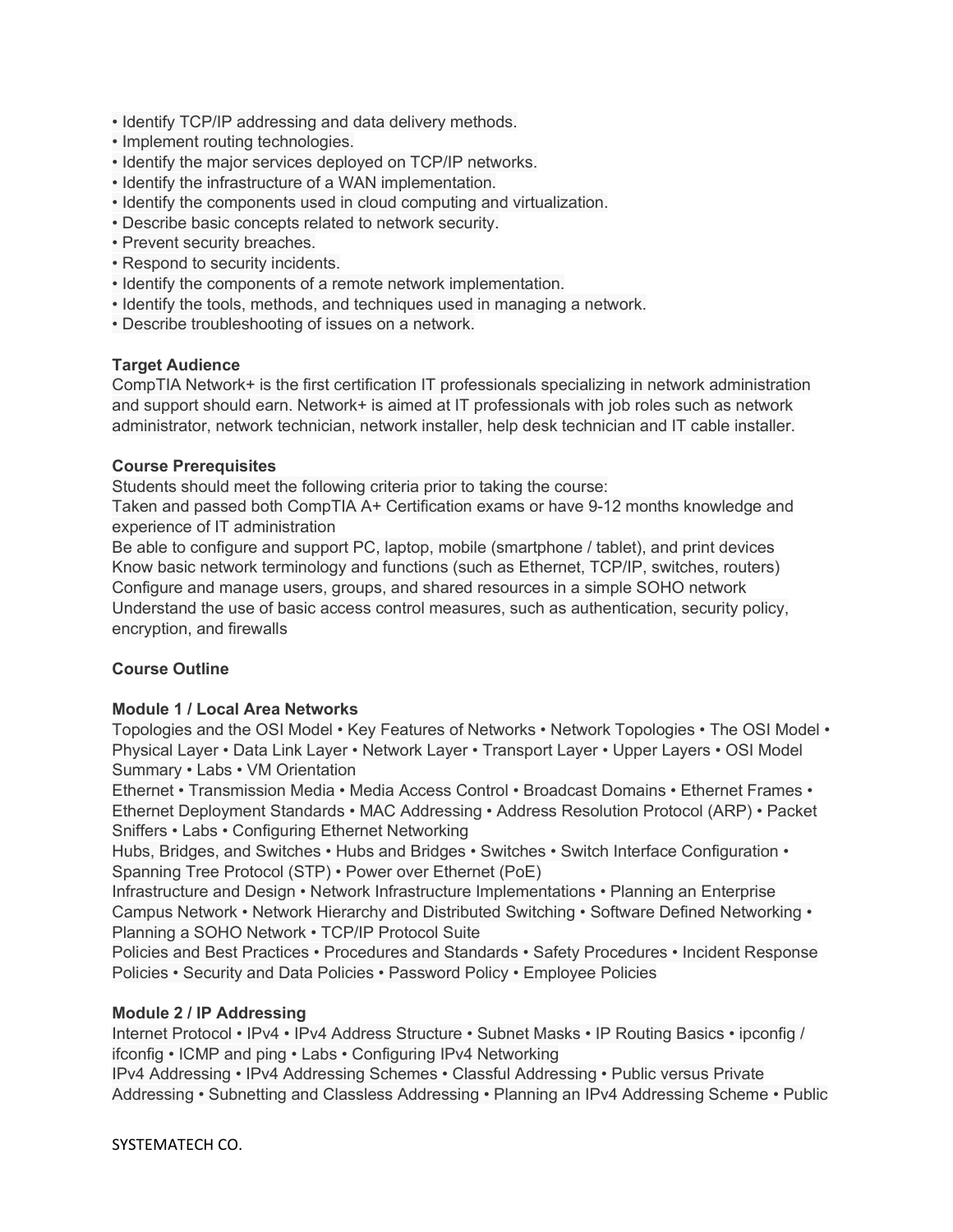Internet Addressing • Variable Length Subnet Masks (VLSM) • Labs • Configuring IPv4 Subnets IPv6 Addressing • IPv6 Address Format • IPv6 Addressing Schemes • IPv6 Address Autoconfiguration • Migrating to IPv6 • Labs • Configuring IPv6 Networking DHCP and APIPA • IPv4 Address Autoconfiguration • Configuring DHCP • DHCPv6 • Labs • Configuring Address Autoconfiguration

## **Module 3 / Internetworking**

Routing • Routing Basics • Routing Algorithms and Metrics • Dynamic Routing Protocols • Administrative Distance and Route Redistribution • IPv4 and IPv6 Internet Routing • High Availability Routing • Installing and Configuring Routers • Routing Troubleshooting Tools • Labs • Configuring Routing

TCP and UDP • Transmission Control Protocol (TCP) • User Datagram Protocol (UDP) • TCP and UDP Ports • Port Scanners • Protocol Analyzers • Labs • TCP and Port Scanning Name Resolution and IPAM • Host Names and FQDNs • Domain Name System • Configuring DNS Servers • Resource Records • Name Resolution Tools • IP Address Management (IPAM) • Labs • Configuring Name Resolution and IPAM

Monitoring and Scanning • Performance Monitoring • Network Monitoring Utilities • Logs and Event Management • Simple Network Management Protocol • Analyzing Performance Metrics • Patch Management • Vulnerability Scanning • Labs • Performance Testing and Monitoring Network Troubleshooting • Troubleshooting Procedures • Identifying the Problem • Establishing a Probable Cause • Establishing a Plan of Action • Troubleshooting Hardware Failure Issues • Troubleshooting Addressing Issues • Troubleshooting DHCP Issues • Troubleshooting Name Resolution • Troubleshooting Services

## **Module 4 / Applications and Security**

Applications and Services • TCP/IP Services • HTTP and Web Servers • SSL / TLS and HTTPS • Email (SMTP / POP / IMAP) • Voice Services (VoIP and VTC) • Real-time Services Protocols • Quality of Service • Traffic Shaping • Bottlenecks and Load Balancing • Multilayer Switches • Labs • Configuring Application Protocols

Virtualization, SAN, and Cloud Services • Virtualization Technologies • Network Storage Types • Fibre Channel and InfiniBand • iSCSI • Cloud Computing • Configuring Cloud Connectivity Network Security Design • Security Basics • Common Networking Attacks • Network Segmentation and DMZ • Virtual LANs (VLAN) • VLAN Trunks • Network Address Translation (NAT) • Device and Service Hardening • Honeypots and Penetration Tests

Network Security Appliances • Basic Firewalls • Stateful Firewalls • Deploying a Firewall • Configuring a Firewall • Deploying a Proxy • Intrusion Detection Systems (IDS) • Denial of Service • Labs • Configuring a NAT Firewall

Authentication and Endpoint Security • Authentication and Access Controls • Social Engineering • Authentication Technologies • PKI and Digital Certificates • Local Authentication • RADIUS and TACACS+ • Directory Services • Endpoint Security • Network Access Control • Labs • Secure Appliance Administration

## **Module 5 / Operations and Infrastructure**

Network Site Management • Network Cabling Solutions • Distribution Frames • Change and Configuration Management • Network Documentation and Diagrams • Labeling • Physical Security Devices • Business Continuity and Disaster Recovery • Network Link Management • Power Management • Backup Management • Labs • Network Inventory Management Installing Cabled Networks • Twisted Pair Cable (UTP / STP / ScTP) • Twisted Pair Connectors • Wiring Tools and Techniques • Cable Testing Tools • Troubleshooting Wired Connectivity • Other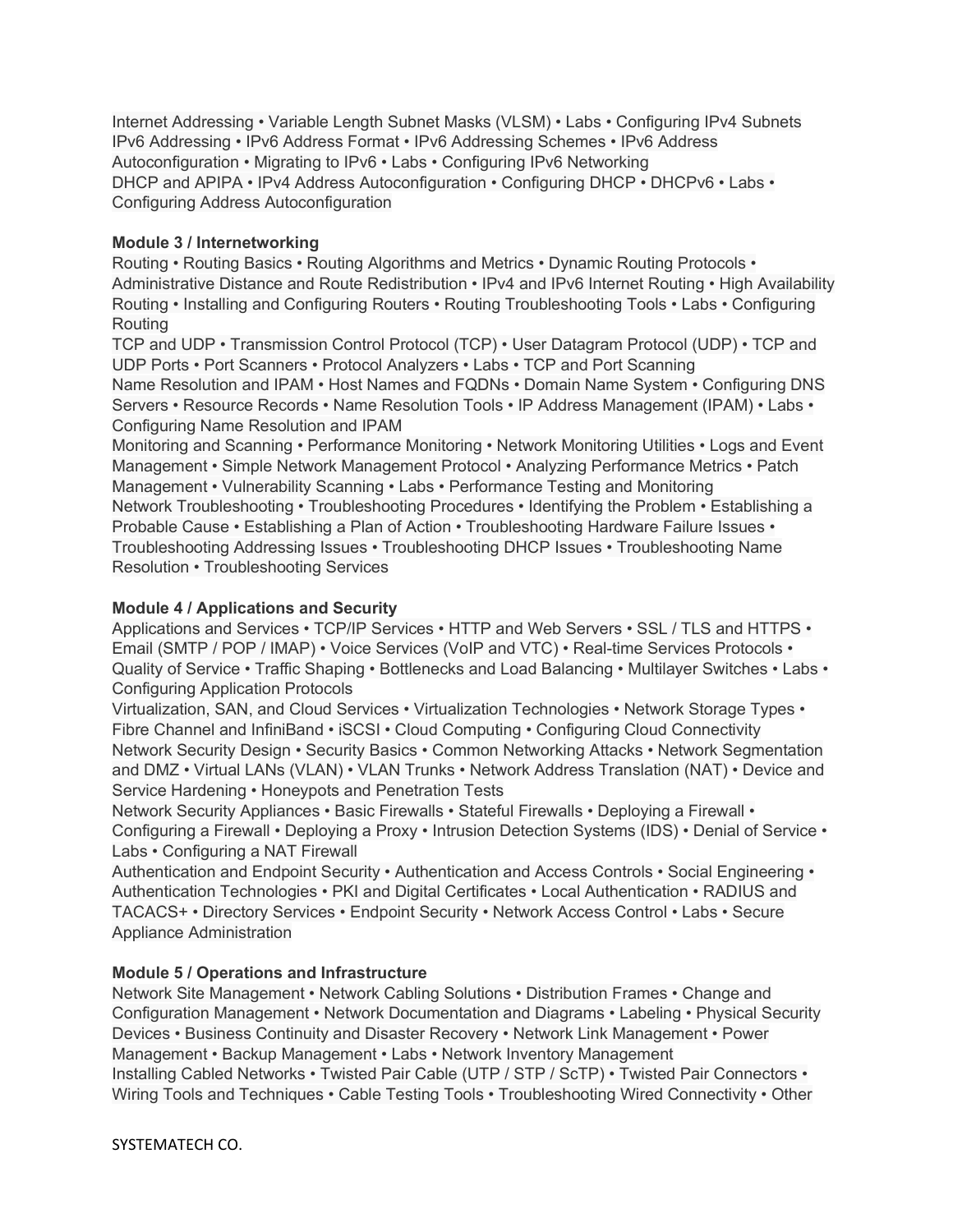Copper Cable Types • Fiber Optic Cable and Connectors • Transceivers and Media Converters Installing Wireless Networks • Wireless Standards (IEEE 802.11) • Wireless Network Topologies • Wireless Site Design • Troubleshooting Wireless Connectivity • Wireless Security • Wi-Fi Authentication • Extensible Authentication Protocol • Troubleshooting Wireless Security • Wireless **Controllers** 

Installing WAN Links • Wide Area Networks (WAN) • Telecommunications Networks • Modern Telecommunications Networks • Local Loop Services • Installing WAN Links • Wireless WAN Services • Internet of Things

Configuring Remote Access • Remote Access Services (RAS) • MPLS and PPP • SIP Trunks • Virtual Private Networks (VPN) • SSL / TLS / DTLS VPNs • IPsec • Internet Key Exchange / ISAKMP • Remote Access Servers • Remote Administration Tools • Managing Network Appliances • Remote File Access • Labs • Configuring Secure Access Channels • Configuring a Virtual Private Network

Exam Code@ N10-007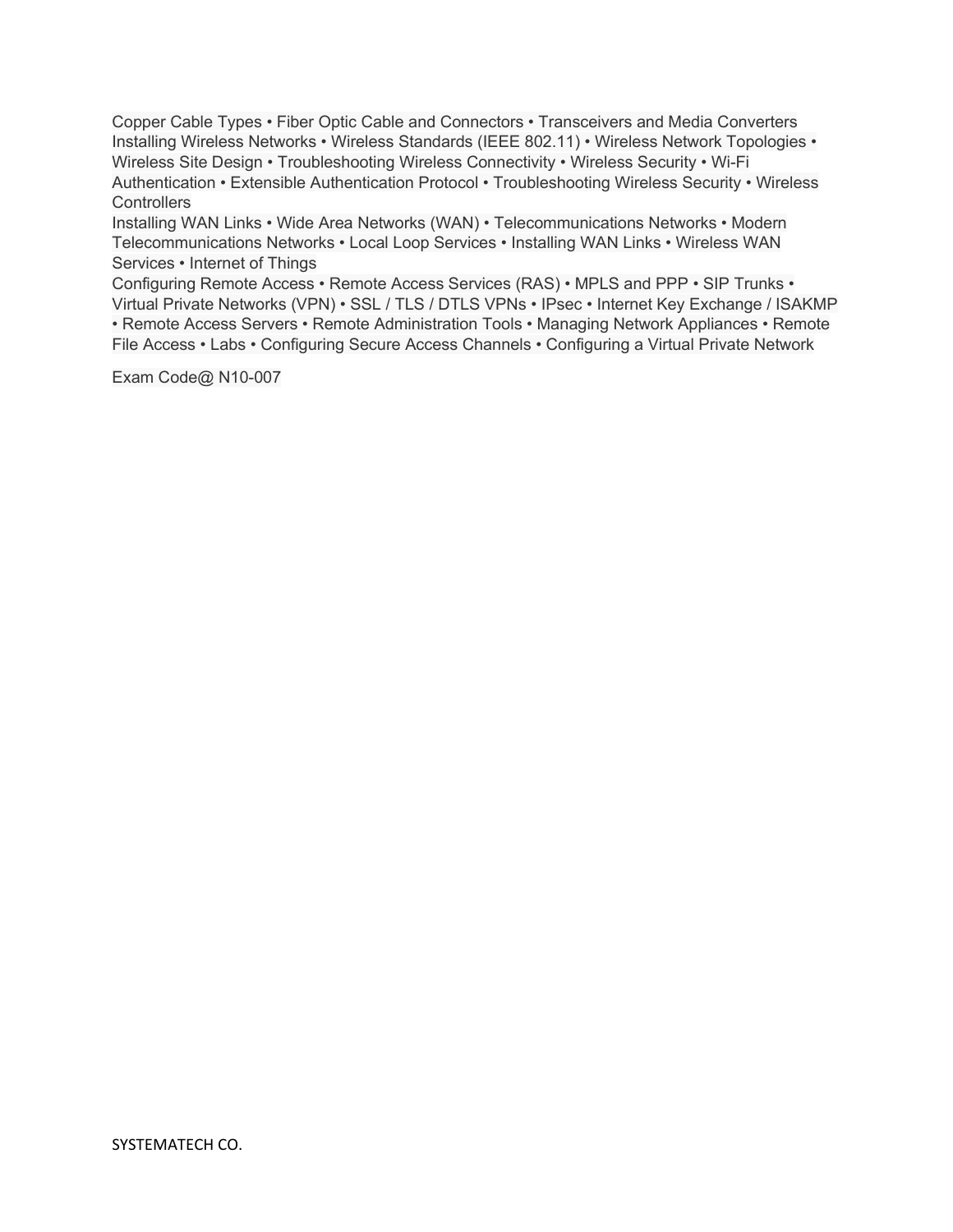

# **CompTIA Security+ Certification Training Course Outline**

#### **Overview**

CompTIA Security+ is aimed at IT professionals with job roles such as security architect, security engineer, security consultant/specialist, information assurance technician, security administrator, systems administrator and network administrator.

#### **Course Prerequisites**

Students should meet the following criteria prior to taking the course:

Recommended that students have taken CompTIA Network+ certification course and exam, together with 24 months experience in networking support/IT administration

Know the function and basic features of the components of a PC

Use Windows Server to create and manage files and use basic administrative features (Explorer, Control Panel, Management Consoles, Command Line Tools)

Operate the Linux OS using basic command-line tools

Know basic network terminology and functions (such as OSI Model, Topology, Ethernet, Wi-Fi, switches, routers)

Understand TCP/IP addressing, core protocols, and troubleshooting tools

#### **Exam Prep Software**

All of our CompTIA classes include access to web-based practice exams. CompTIA certification exams are very rigorous and challenging. By studying after the class and using these practice exams, you will greatly improve your chances of passing the actual certification exam the first time. Exam prep software is included with all CompTIA classes delivered by SystemATech Training Centers.

#### **Additional Notes Regarding CompTIA Certification Exams**

As with most professional IT certifications, many additional hours of study are required before the class (meeting the prerequisites) and after the class (reviewing exam objectives and practice questions). Expect to spend a significant number of hours studying outside of the class before you take a CompTIA or any other IT professional exam. A criminal record may prevent the student from obtain employment in the field.

Cost \$4995.00

8 weeks course

Hours: 198

#### **Course Outline**

**Module 1 / Threats, Attacks, and Vulnerabilities**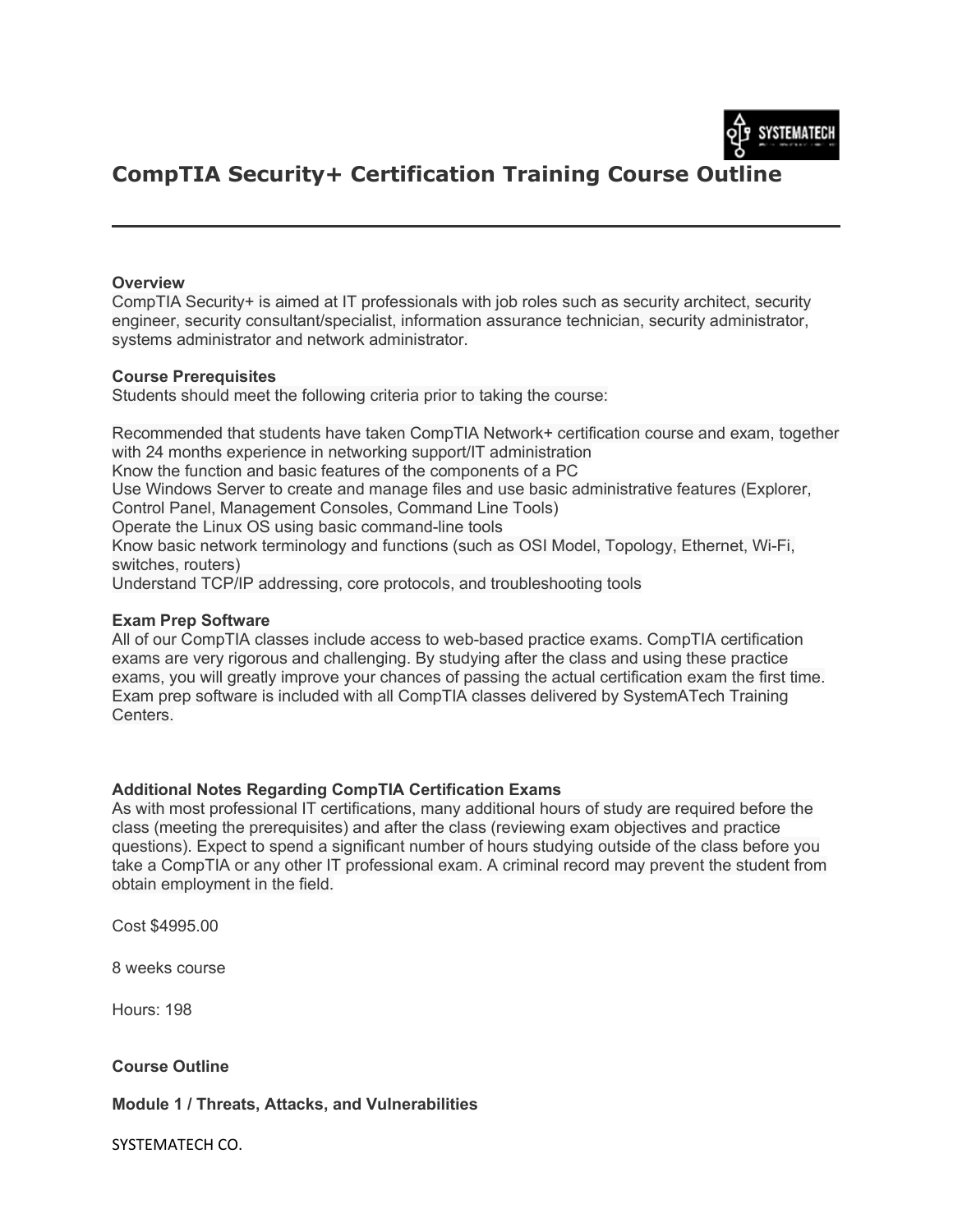Indicators of Compromise • Why is Security Important? • Security Policy • Threat Actor Types • The Kill Chain • Social Engineering • Phishing • Malware Types • Trojans and Spyware • Open Source Intelligence • Labs • VM Orientation • Malware Types

Critical Security Controls • Security Control Types • Defense in Depth • Frameworks and Compliance • Vulnerability Scanning and Pen Tests • Security Assessment Techniques • Pen Testing Concepts • Vulnerability Scanning Concepts • Exploit Frameworks • Lab • Using Vulnerability Assessment Tools

Security Posture Assessment Tools • Topology Discovery • Service Discovery • Packet Capture • Packet Capture Tools • Remote Access Trojans • Honeypots and Honeynets • Labs • Using Network Scanning Tools 1 • Using Network Scanning Tools 2 • Using Steganography Tools

Incident Response • Incident Response Procedures • Preparation Phase • Identification Phase • Containment Phase • Eradication and Recovery Phases

#### **Module 2 / Identity and Access Management**

Cryptography • Uses of Cryptography • Cryptographic Terminology and Ciphers • Cryptographic Products • Hashing Algorithms • Symmetric Algorithms • Asymmetric Algorithms • Diffie-Hellman and Elliptic Curve • Transport Encryption • Cryptographic Attacks • Lab • Implementing Public Key Infrastructure

Public Key Infrastructure • PKI Standards • Digital Certificates • Certificate Authorities • Types of Certificate • Implementing PKI • Storing and Distributing Keys • Key Status and Revocation • PKI Trust Models • PGP / GPG • Lab • Deploying Certificates and Implementing Key Recovery

Identification and Authentication • Access Control Systems • Identification • Authentication • LAN Manager / NTLM • Kerberos • PAP, CHAP, and MS-CHAP • Password Attacks • Token-based Authentication • Biometric Authentication • Common Access Card • Lab • Using Password Cracking Tools

Identity and Access Services • Authorization • Directory Services • RADIUS and TACACS+ • Federation and Trusts • Federated Identity Protocols

Account Management • Formal Access Control Models • Account Types • Windows Active Directory • Creating and Managing Accounts • Account Policy Enforcement • Credential Management Policies • Account Restrictions • Accounting and Auditing • Lab • Using Account Management Tools

#### **Module 3 / Architecture and Design (1)**

Secure Network Design • Network Zones and Segments • Subnetting • Switching Infrastructure • Switching Attacks and Hardening • Endpoint Security • Network Access Control • Routing Infrastructure • Network Address Translation • Software Defined Networking • Lab • Implementing a Secure Network Design

Firewalls and Load Balancers • Basic Firewalls • Stateful Firewalls • Implementing a Firewall or Gateway • Web Application Firewalls • Proxies and Gateways • Denial of Service Attacks • Load Balancers • Lab • Implementing a Firewall

IDS and SIEM • Intrusion Detection Systems • Configuring IDS • Log Review and SIEM • Data Loss Prevention • Malware and Intrusion Response • Lab • Using an Intrusion Detection System

Secure Wireless Access • Wireless LANs • WEP and WPA • Wi-Fi Authentication • Extensible Authentication Protocol • Additional Wi-Fi Security Settings • Wi-Fi Site Security • Personal Area **Networks**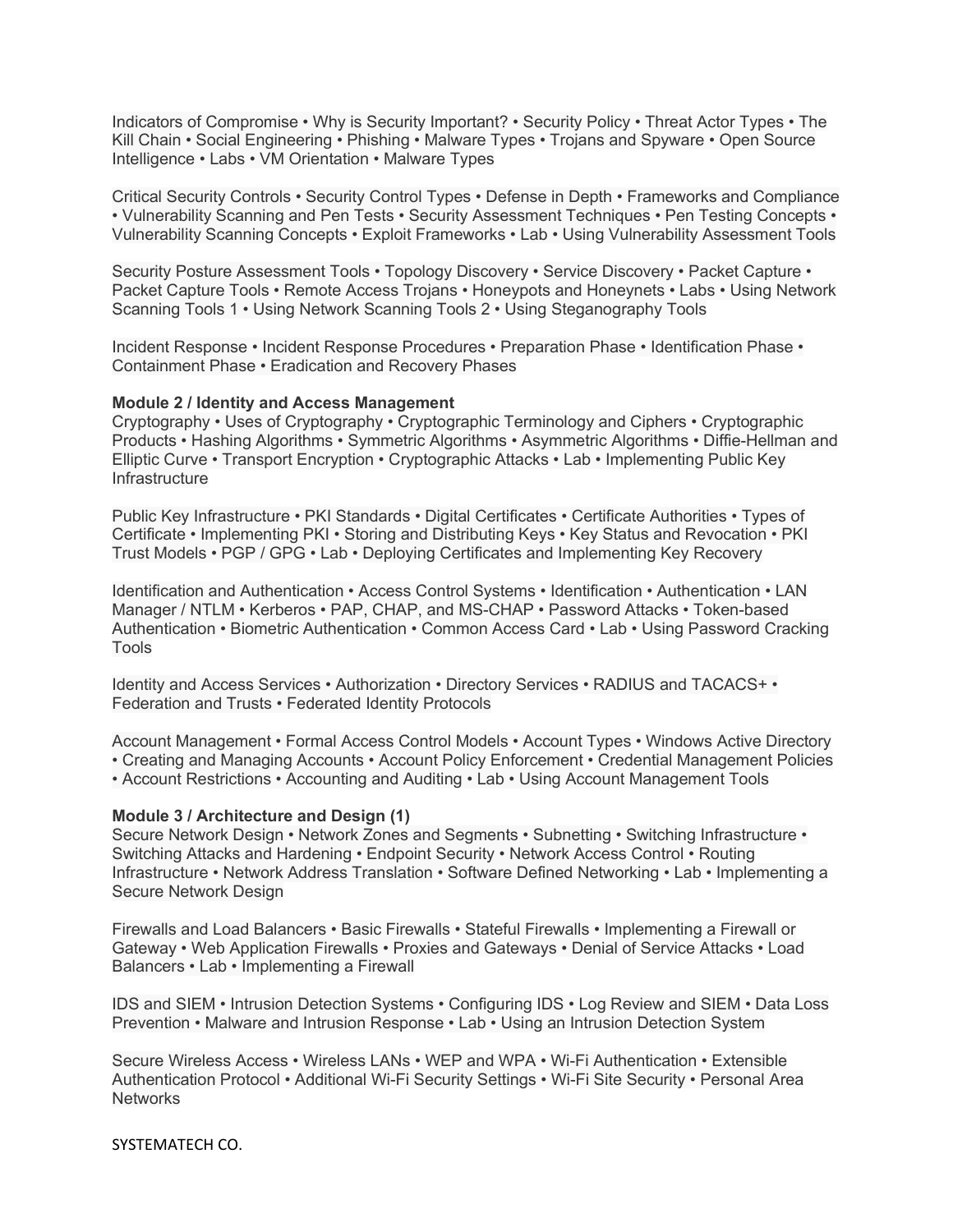Physical Security Controls • Site Layout and Access • Gateways and Locks • Alarm Systems • Surveillance • Hardware Security • Environmental Controls

#### **Module 4 / Architecture and Design (2)**

Secure Protocols and Services • DHCP Security • DNS Security • Network Management Protocols • HTTP and Web Servers • SSL / TSL and HTTPS • Web Security Gateways • Email Services • S/MIME • File Transfer • Voice and Video Services • VoIP • Labs • Implementing Secure Network Addressing Services • Configuring a Secure Email Service

Secure Remote Access • Remote Access Architecture • Virtual Private Networks • IPSec • Remote Access Servers • Remote Administration Tools • Hardening Remote Access Infrastructure • Lab • Implementing a Virtual Private Network

Secure Systems Design • Trusted Computing • Hardware / Firmware Security • Peripheral Device Security • Secure Configurations • OS Hardening • Patch Management • Embedded Systems • Security for Embedded Systems

Secure Mobile Device Services • Mobile Device Deployments • Mobile Connection Methods • Mobile Access Control Systems • Enforcement and Monitoring

Secure Virtualization and Cloud Services • Virtualization Technologies • Virtualization Security Best Practices • Cloud Computing • Cloud Security Best Practices

#### **Module 5 / Risk Management**

Forensics • Forensic Procedures • Collecting Evidence • Capturing System Images • Handling and Analyzing Evidence • Lab • Using Forensic Tools

Disaster Recovery and Resiliency • Continuity of Operations Plans • Disaster Recovery Planning • Resiliency Strategies • Recovery Sites • Backup Plans and Policies • Resiliency and Automation **Strategies** 

Risk Management • Business Impact Analysis • Identification of Critical Systems • Risk Assessment • Risk Mitigation

Secure Application Development • Application Vulnerabilities • Application Exploits • Web Browser Exploits • Secure Application Design • Secure Coding Concepts • Auditing Applications • Secure DevOps • Lab • Identifying a Man-in-the-Browser Attack

Organizational Security • Corporate Security Policy • Personnel Management Policies • Interoperability Agreements • Data Roles • Data Sensitivity Labeling and Handling • Data Wiping and Disposal • Privacy and Employee Conduct Policies • Security Policy Training

Exam Code# **(SY0-601)**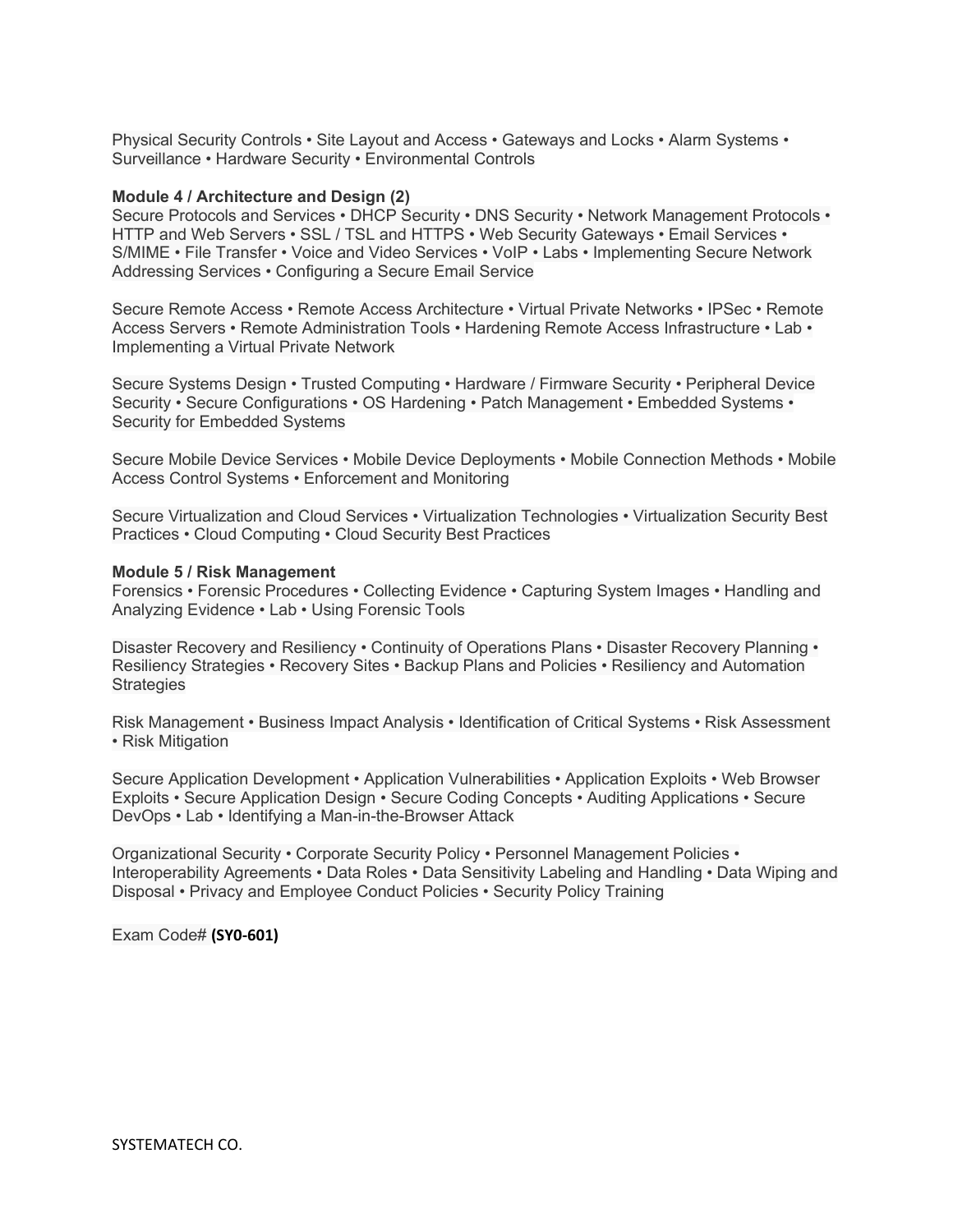

## **CompTIA Cloud+ Certification Exam # CV0-003**

### **Overview**

While IT professionals today are expected to understand some basic cloud terminology and concepts, and most have likely worked with public cloud or Software-as-a-Service solutions, the ability to analyze, evaluate, design, and test cloud computing solutions is a difficult skillset to find, and it is currently in high demand. In this course, you will apply the skills required to evaluate and implement standard deployments. You will implement, maintain, and deliver cloud technologies including network, storage, and virtualization technologies to create cloud solutions. You will manage workload migrations, manage cloud vendors to control costs, use automation and orchestration to bring business value from cloud solutions, and ensure security of cloud implementations through the use of cybersecurity best practices. In addition, this course prepares you to pass the CompTIA® Cloud+® exam and earn the corresponding certification.

### **Course Objectives**

In this course, you will deploy, test, secure, manage, optimize, and troubleshoot a cloud solution. You will:

Prepare to deploy cloud solutions. Deploy a pilot project. Test a pilot project deployment. Design a secure network for cloud deployment. Determine CPU and memory sizing for cloud deployments. Determine storage requirements for cloud deployments. Plan Identity and Access Management for cloud deployments. Analyze workload characteristics to ensure successful migration to the cloud. Secure systems to meet access requirements. Maintain cloud systems. Implement backup, restore, and business continuity measures. Analyze cloud systems for required performance. Analyze cloud systems for anomalies and growth forecasting. Troubleshoot deployment, capacity, automation, and orchestration issues. Troubleshoot connectivity issues. Troubleshoot security issues. Cost \$4995.00 8 weeks course Hours: 198

## **Target Student**

This course is designed for IT professionals who wish to develop cloud computing skills to enable them to move IT workloads to the cloud and integrate products and services from different providers and industries. The focus is to ensure that cloud deployments are secure, that automation and orchestration are used effectively to bring business value from the cloud, and that costs are controlled through effective management of cloud vendors.

This course is also designed for students who are preparing to take the CompTIA Cloud+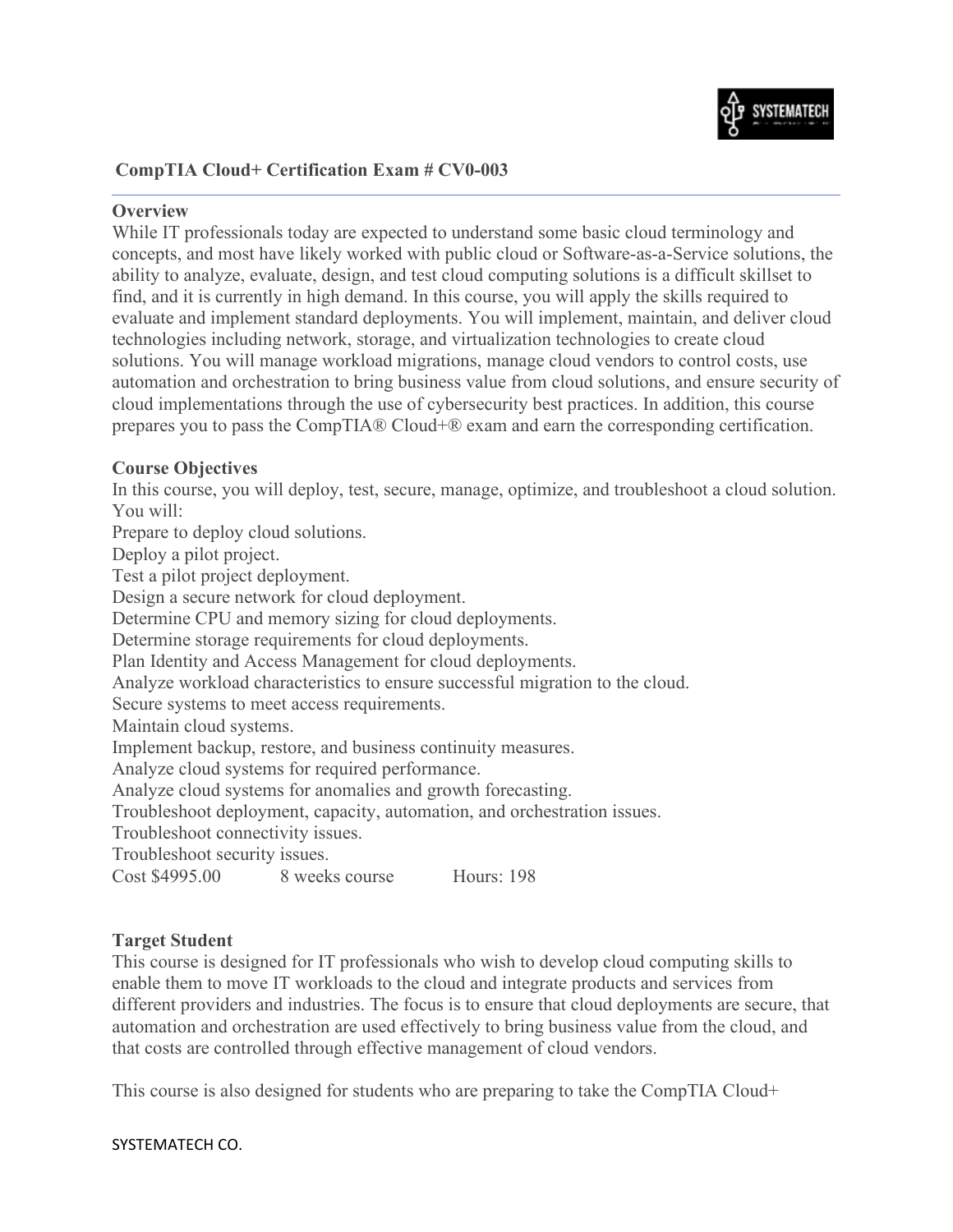certification exam CV0-002, or who plan to use Cloud+ as the foundation for more advanced cloud certifications or career roles. A criminal record may prevent the student from obtain employment in the field.

## **Prerequisites**

To ensure your success in this course, you should have 24-36 months' experience with IT networking, network storage, and data center administration. You should also have familiarity with any major hypervisor technologies for server virtualization, basic knowledge of common cloud service models, and common cloud deployment models.

## **Course Content**

## **Lesson 1: Preparing to Deploy Cloud Solutions**

Topic A: Describe Interaction of Cloud Components and Services Topic B: Describe Interaction of Non-cloud Components and Services Topic C: Evaluate Existing Components and Services for Cloud Deployment Topic D: Evaluate Automation and Orchestration Options Topic E: Prepare for Cloud Deployment

## **Lesson 2: Deploying a Pilot Project**

Topic A: Manage Change in a Pilot Project Topic B: Execute Cloud Deployment Workflow Topic C: Complete Post-Deployment Configuration

## **Lesson 3: Testing Pilot Project Deployments**

Topic A: Identify Cloud Service Components for Testing Topic B: Test for High Availability and Accessibility Topic C: Perform Deployment Load Testing Topic D: Analyze Test Results

## **Lesson 4: Designing a Secure and Compliant Cloud Infrastructure**

Topic A: Design Cloud Infrastructure for Security Topic B: Determine Organizational Compliance Needs

## **Lesson 5: Designing and Implementing a Secure Cloud Environment**

Topic A: Design Virtual Network for Cloud Deployment Topic B: Determine Network Access Requirements Topic C: Secure Networks for Cloud Interaction Topic D: Manage Cloud Component Security Topic E: Implement Security Technologies

## **Lesson 6: Planning Identity and Access Management for Cloud Deployments**

Topic A: Determine Identity Management and Authentication Technologies Topic B: Plan Account Management Policies for the Network and Systems Topic C: Control Access to Cloud Objects Topic D: Provision Accounts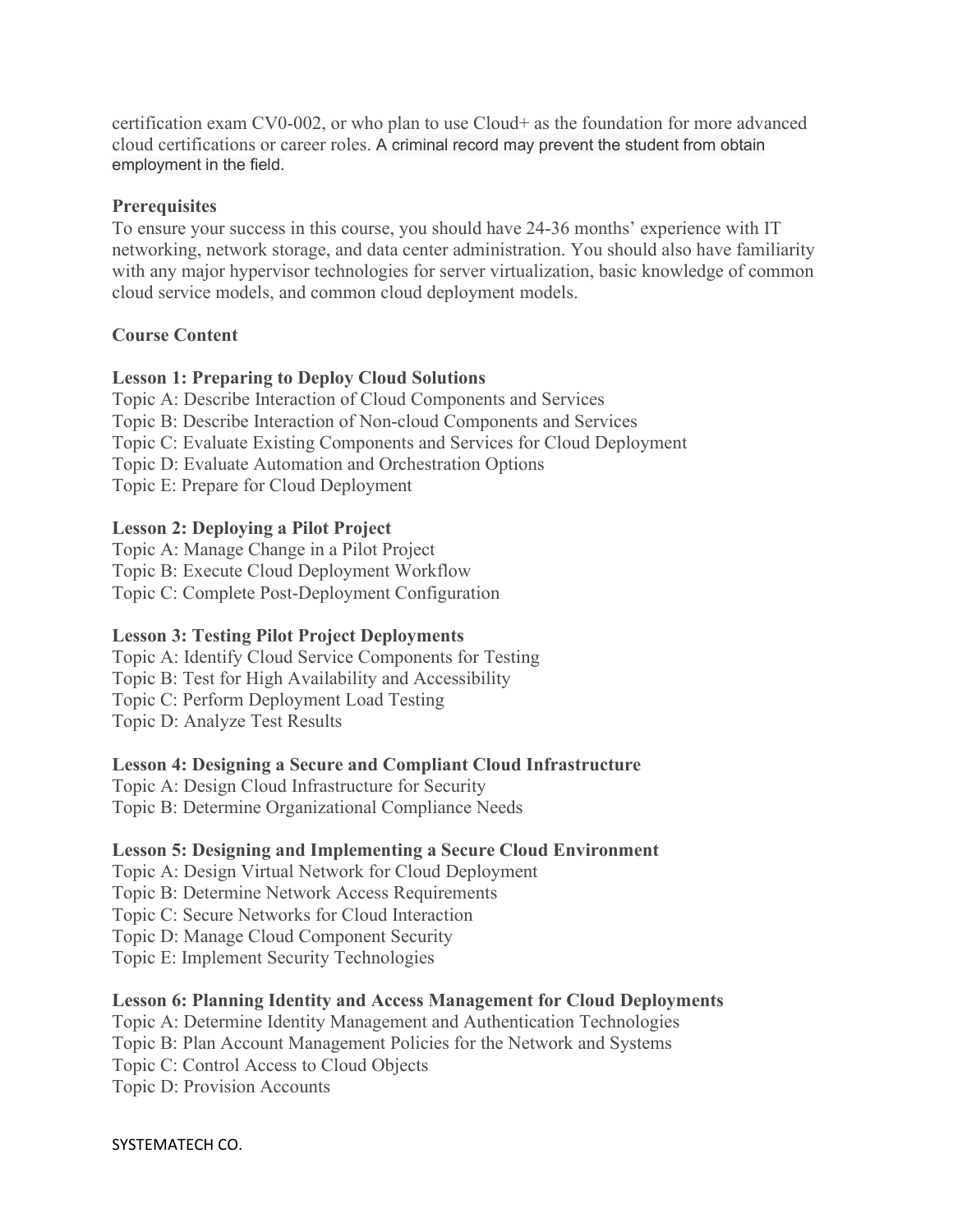## **Lesson 7: Determining CPU and Memory Sizing for Cloud Deployments**

Topic A: Determine CPU Size for Cloud Deployment Topic B: Determine Memory Size for Cloud Deployment

## **Lesson 8: Determining Storage Requirements for Cloud Deployments**

Topic A: Determine Storage Technology Requirements Topic B: Select Storage Options for Deployment Topic C: Determine Storage Access and Provisioning Requirements Topic D: Determine Storage Security Options

## **Lesson 9: Analyzing Workload Characteristics to Ensure Successful Migration**

Topic A: Determine the Type of Cloud Deployment to Perform Topic B: Manage Virtual Machine and Container Migration Topic C: Manage Network, Storage, and Data Migration

## **Lesson 10: Maintaining Cloud Systems**

Topic A: Patch Cloud Systems Topic B: Design and Implement Automation and Orchestration for Maintenance

## **Lesson 11: Implementing Backup, Restore, Disaster Recovery, and Business Continuity Measures**

Topic A: Back Up and Restore Cloud Data Topic B: Implement Disaster Recovery Plans Topic C: Implement Business Continuity Plans

## **Lesson 12: Analyzing Cloud Systems for Performance**

Topic A: Monitor Cloud Systems to Measure Performance Topic B: Optimize Cloud Systems to Meet Performance Criteria

## **Lesson 13: Analyzing Cloud Systems for Anomalies and Growth Forecasting**

Topic A: Monitor for Anomalies and Resource Needs Topic B: Plan for Capacity Topic C: Create Reports on Cloud System Metrics

## **Lesson 14: Troubleshooting Deployment, Capacity, Automation, and Orchestration Issues**

Topic A: Troubleshoot Deployment Issues Topic B: Troubleshoot Capacity Issues Topic C: Troubleshoot Automation and Orchestration Issues

## **Lesson 15: Troubleshooting Connectivity Issues**

Topic A: Identify Connectivity Issues Topic B: Troubleshoot Connectivity Issues

## **Lesson 16: Troubleshooting Security Issues**

Topic A: Troubleshoot Identity and Access Issues Topic B: Troubleshoot Attacks Topic C: Troubleshoot Other Security Issues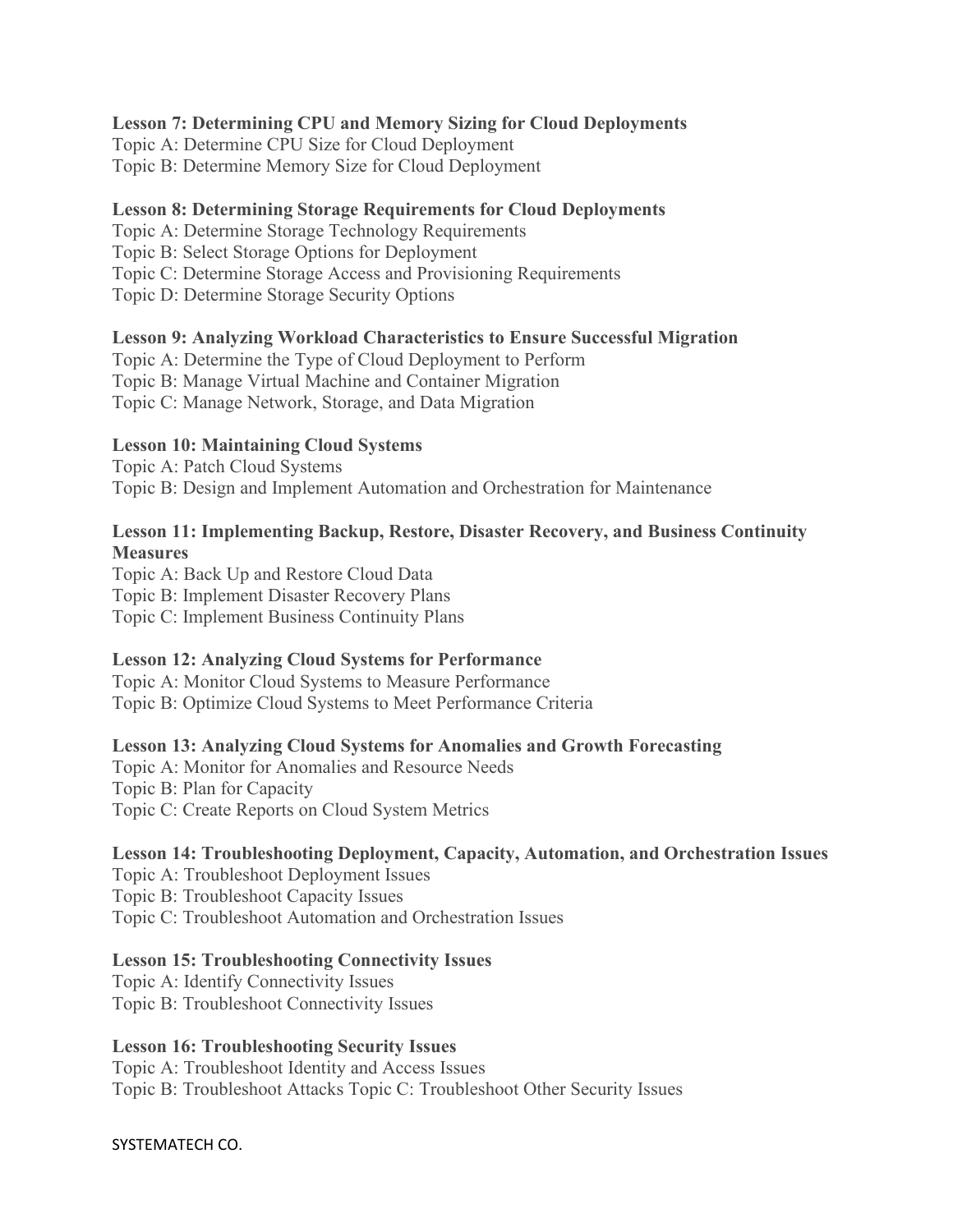# **CompTIA CYSA+ Exam Code (CS0-002)**

## **Overview:**

This course is intended for individuals wishing to obtain the qualification of a CompTIA CySA+ Cybersecurity Analyst Certification. CompTIA's CySA+ Certification is an intermediate-level certificate for IT professionals with previous experience working in IT security. The CompTIA CySA+ examination is designed for IT security analysts, vulnerability analysts, or threat intelligence analysts. The exam certifies that the successful candidate has the knowledge and skills required to configure and use threat detection tools, perform data analysis. In turn, these skills will be used to interpret the results to identify vulnerabilities, threats, and risks to an organization with the end goal of securing and protecting applications and systems within an organization.

## **Certification track**:

This courseware bears the seal of CompTIA Approved Quality Content. The seal signifies that this content covers 100% of the exam objectives and implements important instructional design principles. CompTIA recommends multiple elearning tools to help increase coverage of the learning objectives. The contents of this training material were created for the CompTIA CYSA+ Cybersecurity Analyst Certification CS0-002 exam covering the 2020 Edition certification exam objectives.

## **Additional Notes Regarding CompTIA Certification Exams**:

As with most professional IT certifications, many additional hours of study are required before the class and after the class. Expect to spend a significant number of hours studying outside of the class before you take a CompTIA or any other IT professional exam. A criminal record may prevent the student from obtain employment in the field.

Cost \$4995.00 8 weeks course Hours: 198

## **Target audience and course prerequisites**:

CompTIA CYSA+ certification is aimed at IT professionals with (or seeking) job roles such as IT Security Analyst, Security Operations Center (SOC) Analyst, Vulnerability Analyst, Cybersecurity Specialist, Threat Intelligence Analyst, and Security Engineer.

## **Ideally, you should have successfully completed**:

CompTIA Network+ Certification AND Security+ Certification courses or have equivalent knowledge before attending this training.

Specifically, it is recommended that you have the following skills and knowledge before starting this course: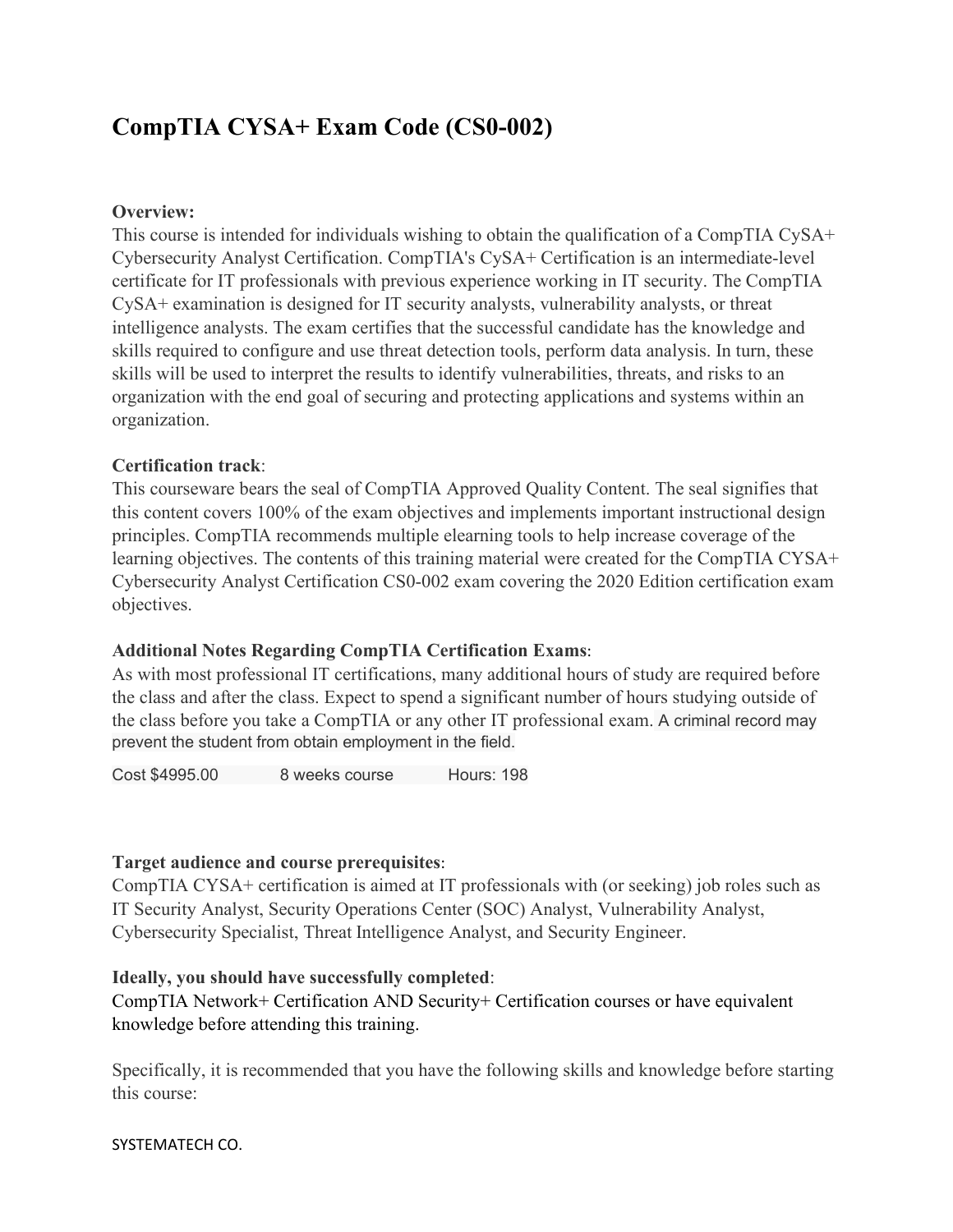■ Know basic network terminology and functions (such as OSI Model, Topology, Ethernet, Wi-Fi, switches, routers).

- Understand TCP/IP addressing, core protocols, and troubleshooting tools.
- Identify network attack strategies and defenses.
- Know the technologies and uses of cryptographic standards and products.
- Identify network- and host-based security technologies and practices.

■ Describe the standards and products used to enforce security on web and communications technologies.

### **Course Outline:**

Module 1 – Threat Management 1

- ■Cybersecurity Analysts
- Cybersecurity Roles and Responsibilities
- Frameworks and Security Controls
- Risk Evaluation
- Penetration Testing Processes
- ■Reconnaissance Techniques
- The Kill Chain
- Open Source Intelligence
- Social Engineering
- Topology Discovery
- Service Discovery
- OS Fingerprinting

#### Module 2 – Threat Management 2

- ■Security Appliances
- Configuring Firewalls
- Intrusion Detection and Prevention
- Configuring IDS
- Malware Threats
- Configuring Anti-virus Software
- Sysinternals
- Enhanced Mitigation Experience Toolkit
- ■Logging and Analysis
- Packet Capture
- Packet Capture Tools
- Monitoring Tools
- Log Review and SIEM
- SIEM Data Outputs
- SIEM Data Analysis
- Point-in-Time Data Analysis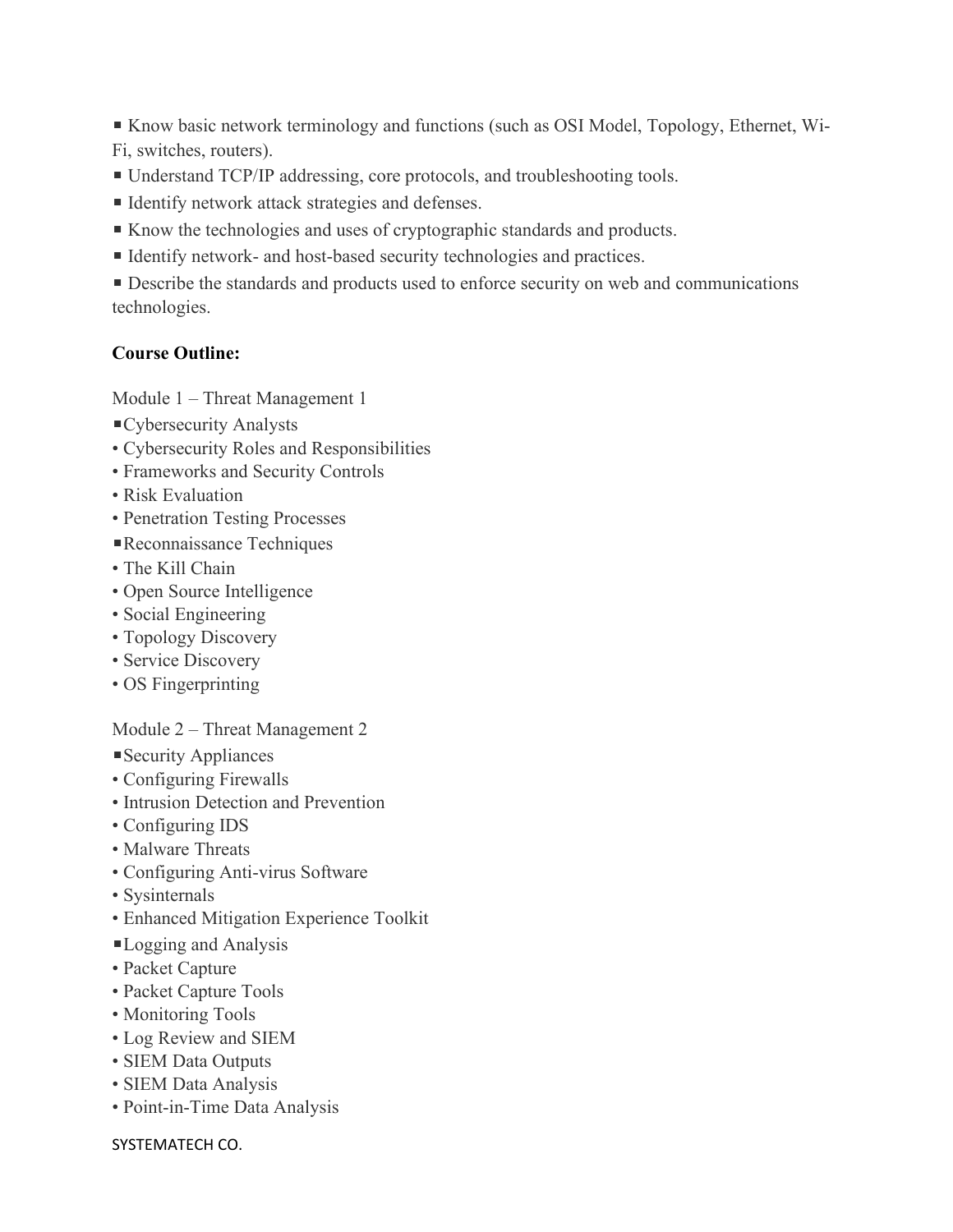Module 3 – Vulnerability Management

- ◾Managing Vulnerabilities
- Vulnerability Management Requirements
- Asset Inventory
- Data Classification
- Vulnerability Management Processes
- Vulnerability Scanners
- Microsoft Baseline Security Analyzer
- Vulnerability Feeds and SCAP
- Configuring Vulnerability Scans
- Vulnerability Scanning Criteria
- Exploit Frameworks
- ■Remediating Vulnerabilities
- Analyzing Vulnerability Scans
- Remediation and Change Control
- Remediating Host Vulnerabilities
- Remediating Network Vulnerabilities
- Remediating Virtual Infrastructure Vulnerabilities
- ■Secure Software Development
- Software Development Lifecycle
- Software Vulnerabilities
- Software Security Testing
- Interception Proxies
- Web Application Firewalls
- Source Authenticity
- Reverse Engineering

Module 4 – Cyber Incident Response

- ■Incident Response
- Incident Response Processes
- Threat Classification
- Incident Severity and Prioritization
- Types of Data
- ■Forensics Tools
- Digital Forensics Investigations
- Documentation and Forms
- Digital Forensics Crime Scene
- Digital Forensics Kits
- Image Acquisition
- Password Cracking
- Analysis Utilities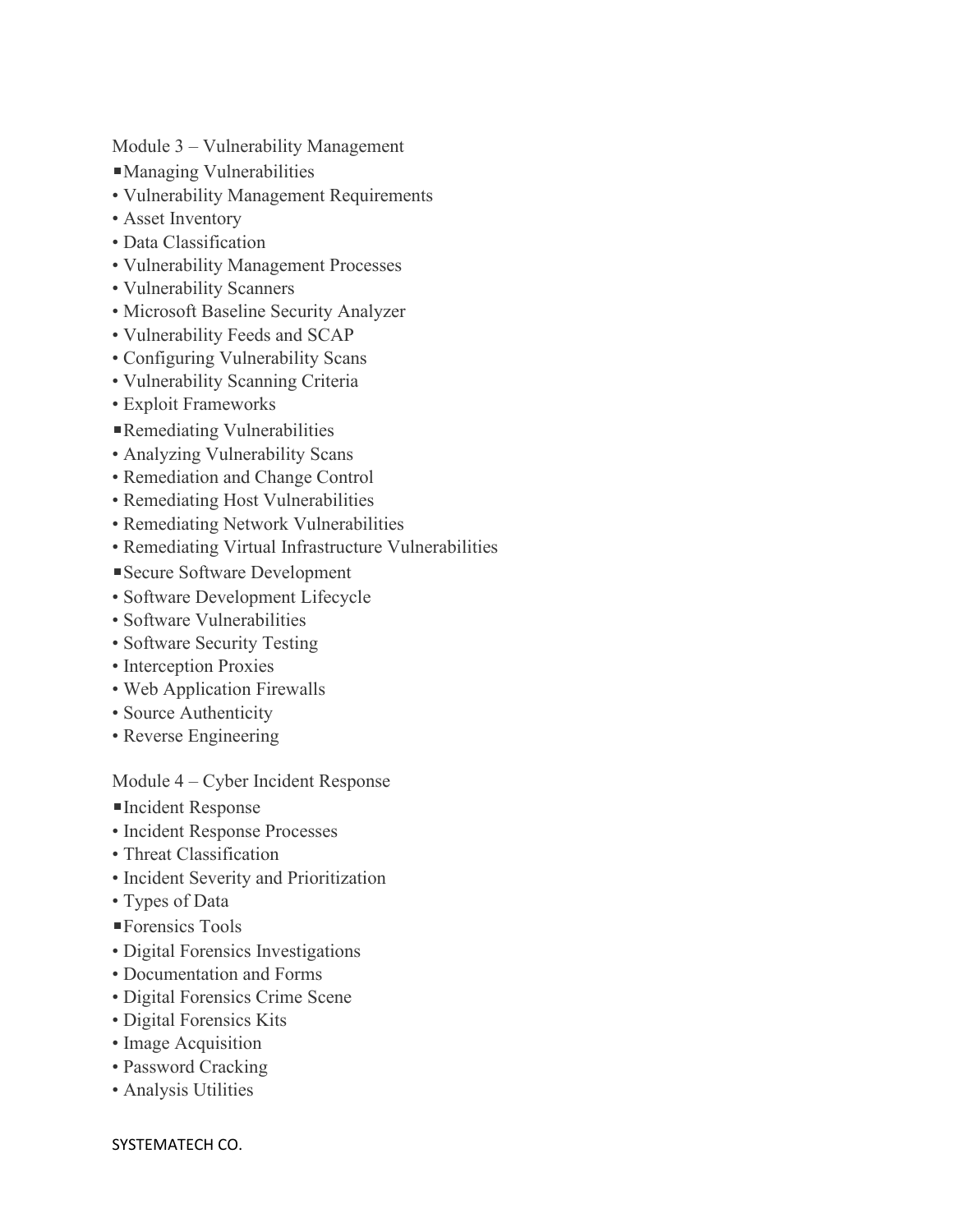- ■Incident Analysis and Recovery
- Analysis and Recovery Frameworks
- Analyzing Network Symptoms
- Analyzing Host Symptoms
- Analyzing Data Exfiltration
- Analyzing Application Symptoms
- Using Sysinternals
- Containment Techniques
- Eradication Techniques
- Validation Techniques
- Corrective Actions

## Module 5 – Security Architecture

- Secure Network Design
- Network Segmetation
- Blackholes, Sinkholes, and Honeypots
- System Hardening
- Group Policies and MAC
- Endpoint Security
- ■Managing Identities and Access
- Network Access Control
- Identity Management
- Identity Security Issues
- Identity Repositories
- Context-based Authentication
- Single Sign On and Federations
- Exploiting Identities
- Exploiting Web Browsers and Applications
- ◾Security Frameworks and Policies
- Frameworks and Compliance
- Reviewing Security Architecture
- Procedures and Compensating Controls
- Verifications and Quality Control
- Security Policies and Procedures
- Personnel Policies and Training

## **Exam Code (CS0-003)**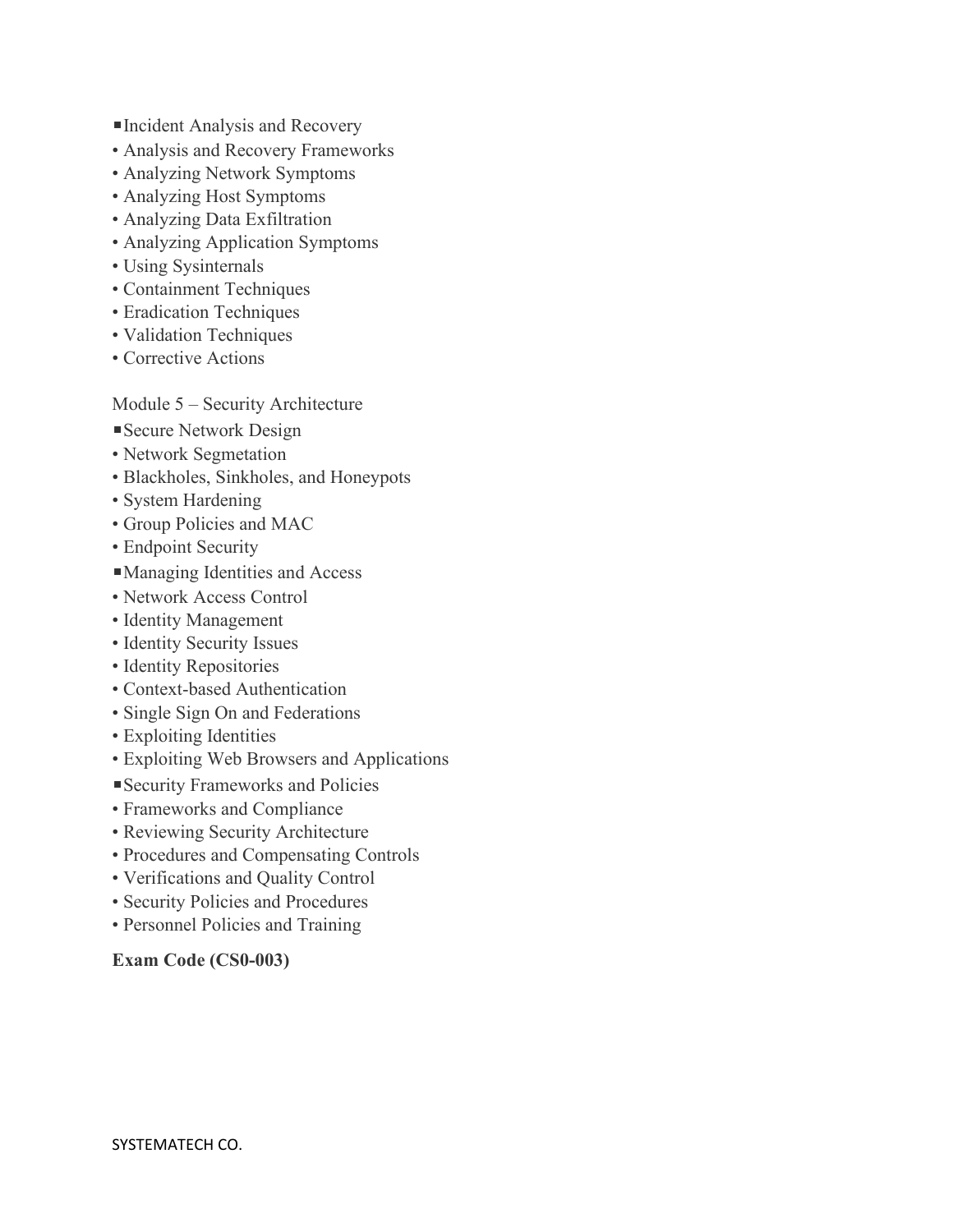## **Admission Requirements**

- Student must be at least 16 years of age to attend SystemATech Co.
- Student must NOT have a criminal background (contact school to discuss).
- Student must complete Enrollment Agreement.
- Must provide proof of citizenship.

The minimum number of students in a program/classroom is five. If the course needs to be rescheduled due to low enrollment, students will be notified by phone and email. Students will have the choice to attend the next scheduled class.

## **Application Procedure**

Student must complete enrollment form and submit it to the institution. Students may submit their enrollment form on our website at [www.systematech.us/courses.](http://www.systematech.us/courses) Students re required to pay an enrollment fee for each course they enroll in.

## **Transfer Credit**

SystemATech Co. will not accept transfer credits or credit hours for courses taken at other institutions.

## **Standards of Progress**

## **Grading Scale**

SystemATech Co. uses a seven-point grading scale. Ten points will be deducted from overall grade for each absence. Assignments, quizzes and tests will be graded according to scale:

- A  $93 100$
- $B 85 92$
- $C 77 84$
- $D 70 76$
- $F 69 0$

## **Minimum Score**

Systematech minimum score requirements are 80%.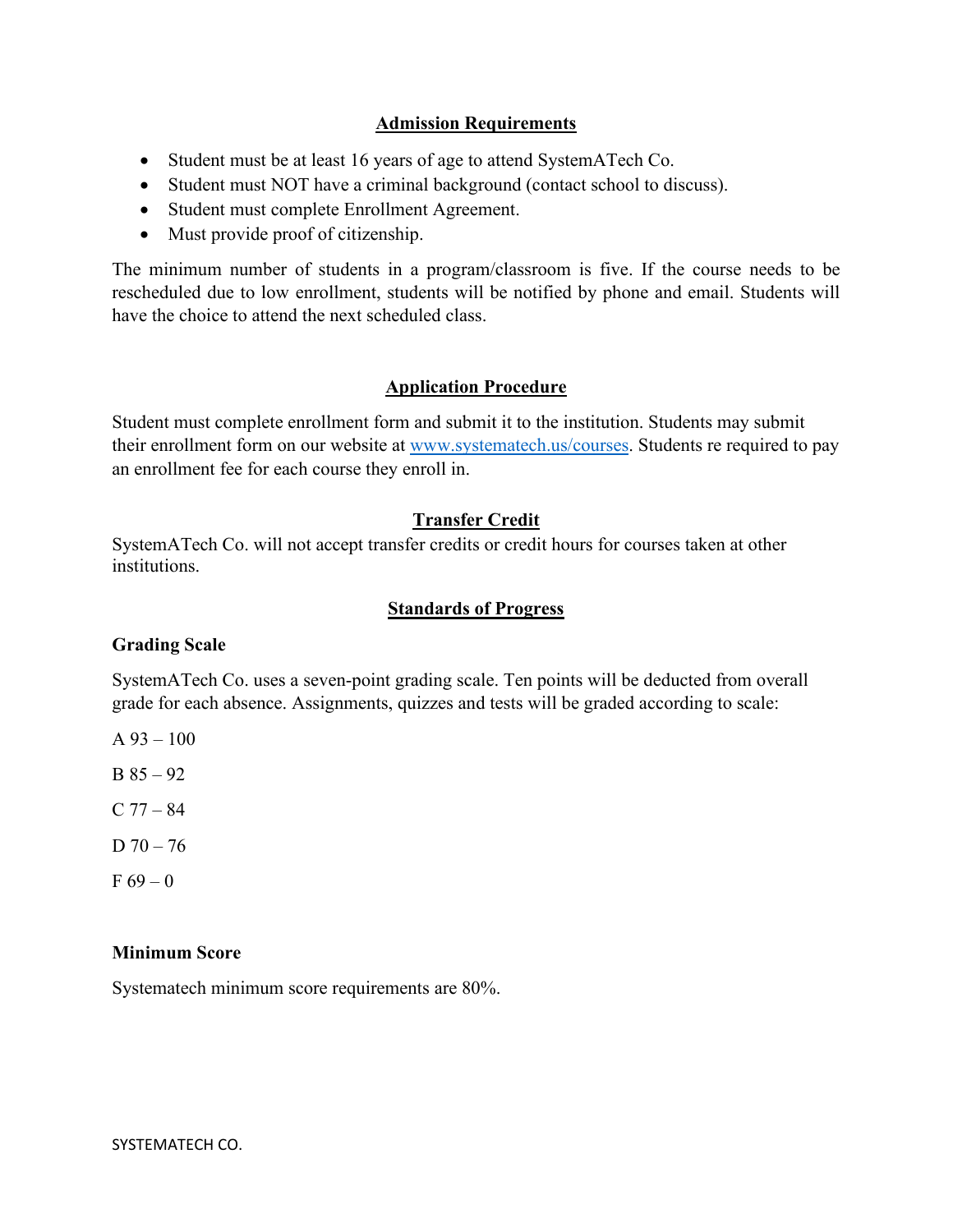## **Progress Reports & Academic Probation and Suspension Policy**

Students will receive feedback during the midpoint of the program through a brief one -on -one meeting with the instructor. During this meeting academic performance will be discussed. If a student's average is below 100% then an academic contract will be established with the student, specifying deadline dates for academic improvement to a minimum grade of 80%. If the student is unable to meet contractual agreement, then he or she will be dismissed from the program. If the student wishes to re-enroll, he or she must adhere to the Conduct & Re-Admission policy. The institution does not provide academic tutoring; however, students are encouraged to seek assistance from peers and/or meet with the instructor for counsel prior to the midpoint of program.

## **Conduct & Re-Admission Policy**

Professional behavior is required while on campus. Failure to follow the classroom conduct guidelines could result in expulsion from the program.

The following guidelines must be followed:

- Be seated and prepared to begin class by the start time indicated.
- Disruptive and disrespectful behavior will not be permitted. Foul, vulgar, or offensive behavior is not permitted at any time.
- Drinks and snacks may be permitted during classroom time, per your instructor.
- Respect the rights, privacy, and property of others. Vandalism and theft are immediate cause for expulsion and legal action.
- Students will be respectful towards all staff and students.
- Cell phones must be on vibrate during class and out of sight. Cell phones are not to be used in the classroom for calls, texts, browsing, games, etc.
- Dress code in the classroom is appropriate casual and comfortable attire.
- Smoking on premises is prohibited.

Students may be terminated or suspended from SystemATech Co. due to misconduct and/or academic failure. A request for re-entry must be in writing and submitted to the director. Students may be subject to an interview with the director and re-enrollment into the program. The director will make the final decision.

## **Maintenance of Student Records**

All records of students' academic progress will be kept on file electronically for six years. Transcripts will be maintained for 50 years.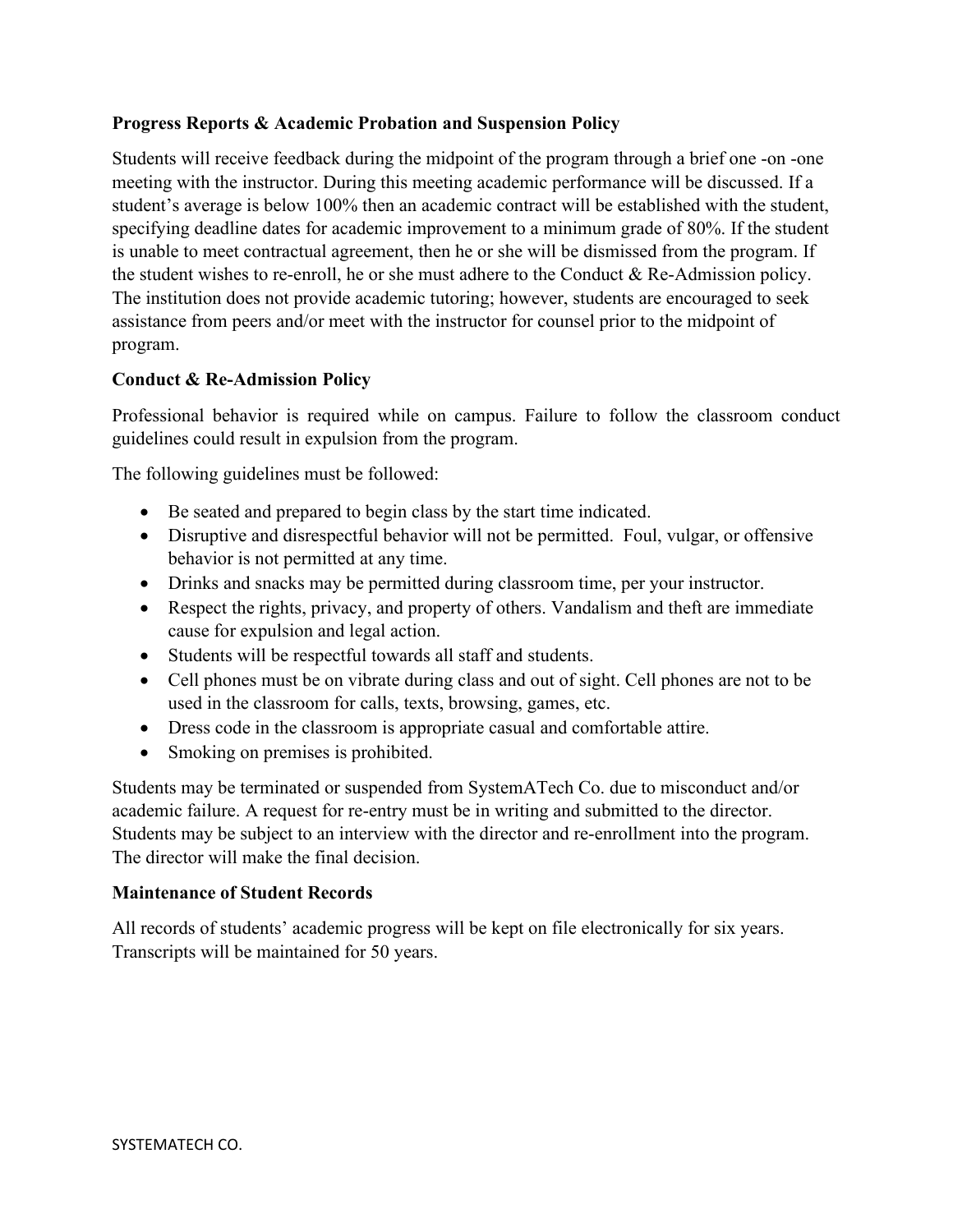## **Important Calendar Dates**

| Schedule           | Quarter 1         | Quarter 2         | Quarter 3         | Quarter 4         |
|--------------------|-------------------|-------------------|-------------------|-------------------|
| First Day of Class | $01 - 01 - 2023$  | $01 - 04 - 2023$  | 04-07-2023        | $01-10-2023$      |
| Last Day to Drop   | 29-12-2022        | 29-03-2023        | 28-06-2023        | 28-9-2023         |
| Progress           | Weekly            | Weekly            | Weekly            | Weekly            |
| Report/Feedback    |                   |                   |                   |                   |
| Last Day of Class  | 8 Weeks from      | 8 Weeks from      | 8 Weeks from      | 8 Weeks from      |
|                    | <b>Start Date</b> | <b>Start Date</b> | <b>Start Date</b> | <b>Start Date</b> |

### **Holidays Observed**

- New Year's Day
- Martin Luther King Jr. Day
- President's Day
- Juneteenth
- Memorial Day
- Independence Day
- Labor Day
- Thanksgiving Day
- Day after Thanksgiving
- Christmas Eve
- Christmas Day

## **Vacations**

- Spring Break
- Winter Break

## **Attendance Policy & Conduct**

Students are required to be on time for every scheduled class date unless notified or approved by the Instructor or Program Director. Attendance will be taken at the beginning of each class meeting, capturing students' name, date and time of arrival and departure. Students are expected to attend all class meetings, as their attendance and participation is vital. Students are not allowed to miss any days as SystemATech Co. will not perform any makeup days for the course.

## **Makeup Work**

In the event of an absence, no more than 8 hours, it is the students' responsibility to meet with the instructor and/or Program Director to arrange ways to make up the hours and assignments that were missed. SystemATech Co. offers many days throughout the program that simply cannot be missed, and this will need to be made up in the next available class. Make up work must be submitted to instructor within 72 hours.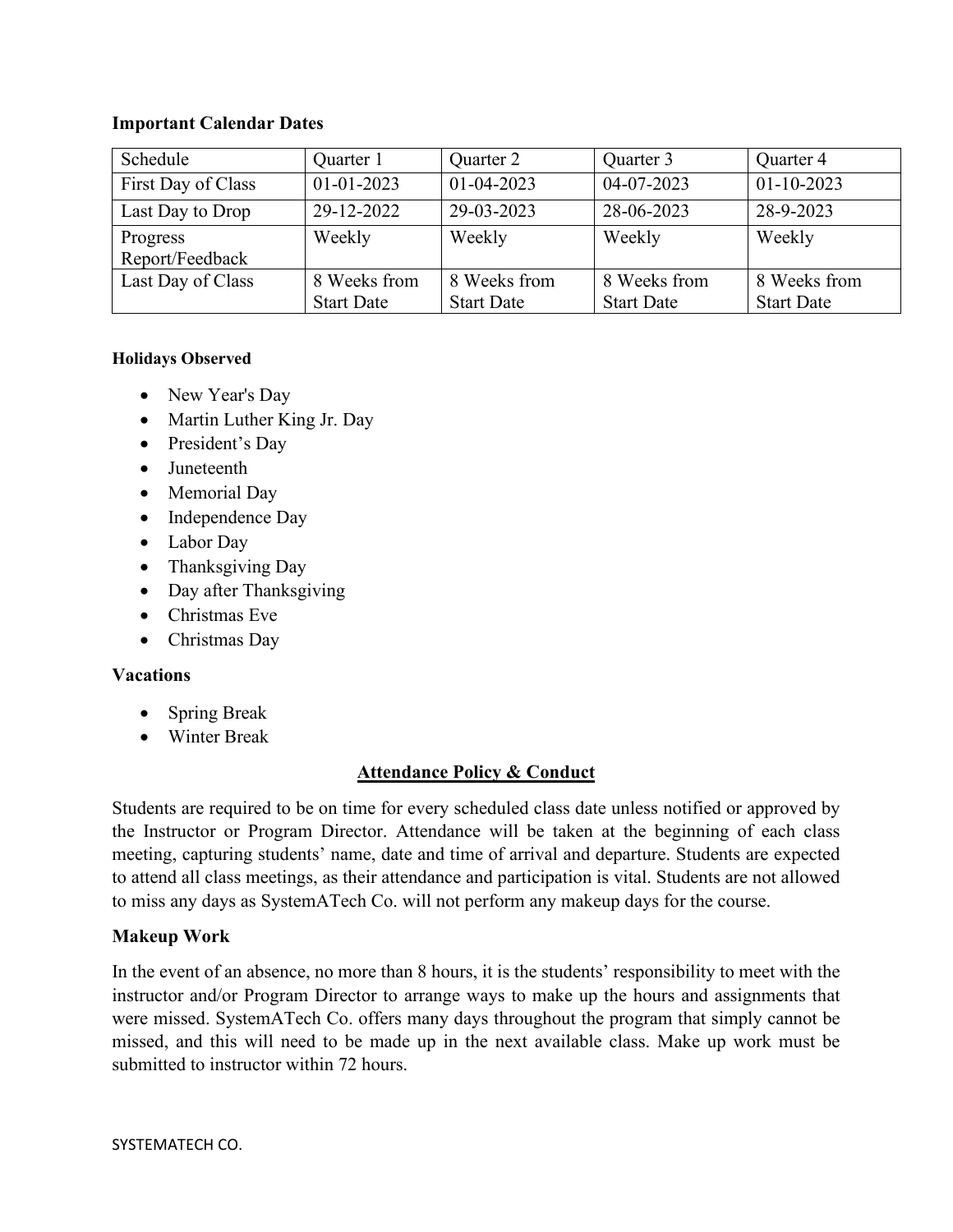## **Tardiness**

Tardiness is not acceptable for the courses at SystemATech Co. One hundred percent participation is required.

## **Reentry**

A request for re-entry must be in writing and submitted to the director. Students may be subject to an interview with the director and re-enrollment into the program. The director will make the final decision.

| <b>Name of Program</b>       | <b>Total</b> | <b>Tuition</b> | <b>Program Length</b> | <b>Session Attended</b> |
|------------------------------|--------------|----------------|-----------------------|-------------------------|
|                              | <b>Hours</b> |                |                       |                         |
| CompTIA A+ Core 1 and Core 2 | 198          | \$4995.00      | 8 weeks               |                         |
|                              |              |                |                       |                         |
|                              |              |                |                       |                         |
| CompTIA Network+             | 198          | \$4995.00      | 8 weeks               |                         |
|                              |              |                |                       |                         |
|                              |              |                |                       |                         |
| CompTIA Security+            | 198          | \$4995.00      | 8 weeks               |                         |
|                              |              |                |                       |                         |
|                              |              |                |                       |                         |
| CompTIA Cloud+ Course        | 198          | \$4995.00      | 8 weeks               |                         |
|                              |              |                |                       |                         |
|                              |              |                |                       |                         |
| CompTIA CYSA                 | 198          | \$4995.00      | 8 weeks               |                         |
|                              |              |                |                       |                         |
|                              |              |                |                       |                         |

## **Tuition of Charges**

## **Cancellation & Refund Policy**

**Rejection**: An application rejected by the institution is entitled to a refund of all monies paid.

**Three- Day Cancellation**: An applicant may cancel this agreement without penalty by notifying the institution within three business days after signing this agreement, excluding weekends and holidays. After the third day, but before classes begin, we may retain up to \$100 registration/administrative fee.

**Other Cancellations:** The minimum number of students in program/class is five. If the course is rescheduled due to low enrollment, students will be notified by phone and email. Students will have the choice to attend the next scheduled class. If the class start date is changed for a second time, the student will be eligible for a full refund of all monies paid.

**Withdrawal:** Student(s) who wish to withdraw from this institution after classes begin will be subject to the below refund policy. The institution may retain up to \$100 registration/administrative fee if student cancels class before the third day. After more than 3 days of attendance, the institution will charge for the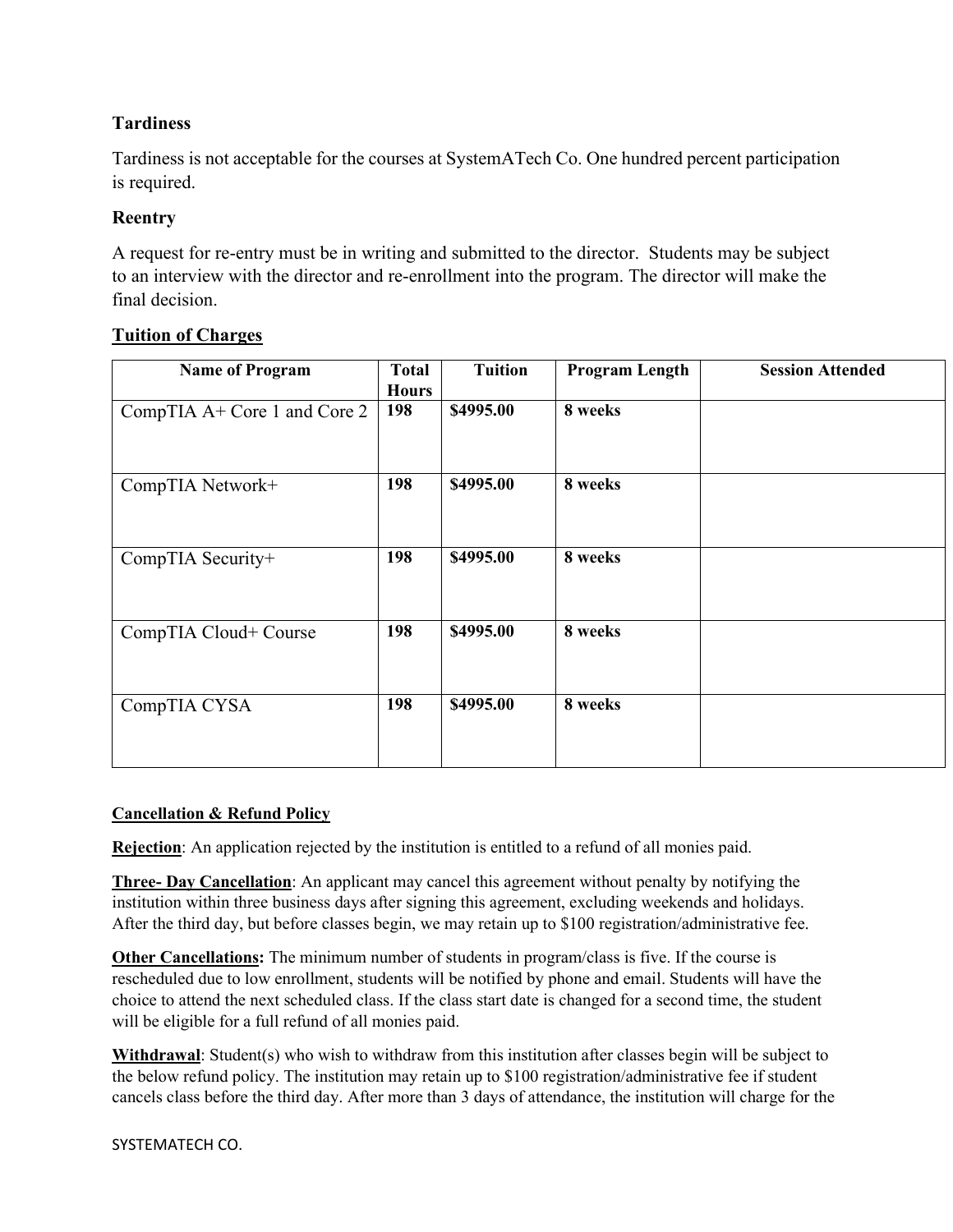entire course. Refunds are issued within 40 days after the effective date of cancellation or last date attended.

| <b>Weeks Attended</b> | <b>Tuition Refund</b> |
|-----------------------|-----------------------|
|                       | 97%                   |
|                       | $0\%$                 |
|                       | $0\%$                 |
|                       | $0\%$                 |
|                       | $0\%$                 |
|                       | $0\%$                 |
|                       | $0\%$                 |
|                       | $0\%$                 |

#### **Refund calculation example (for a 80-hour program):**

## **Job Placement Assistance**

SystemATech Co. LLC will assist students who have successfully passed their examination job placement at our discretion. Completion of any course or certificate program, including passing of

## **Employment**

Enrollment or completion of program with Systematech Co. does not guarantee employment.

## **Student Complaints**

If you encounter any problems concerning the education or administration of this program, please contact your instructor immediately and state your grievance in writing to allow us to help you.

The issue will not be addressed until a written grievance has been submitted to the following SystemATech Co.'s staff:

1st Level: Instructor Email: [info@SystemATech.us](mailto:info@systematech.us) telephone: (803-474-4407)

2nd Level: Administrator [info@SystemATech.us](mailto:info@systematech.us) telephone: (803-474-4407)

3rd Level: Director  $\frac{info(0)SystemATechnus}{}$  telephone: (803-474-4407)

Once grievance has been received, we will consult with student to provide a resolution. All student grievances will be acknowledged within 3 business day. If students are not satisfied with SystemATech Co.'s assistance plan and have exhausted all staff levels of the grievance procedure, students may appeal in writing to the South Carolina Commission on Higher Education:

South Carolina Commission on Higher Education

1122 Lady Street, Suite 300

Columbia, South Carolina 29201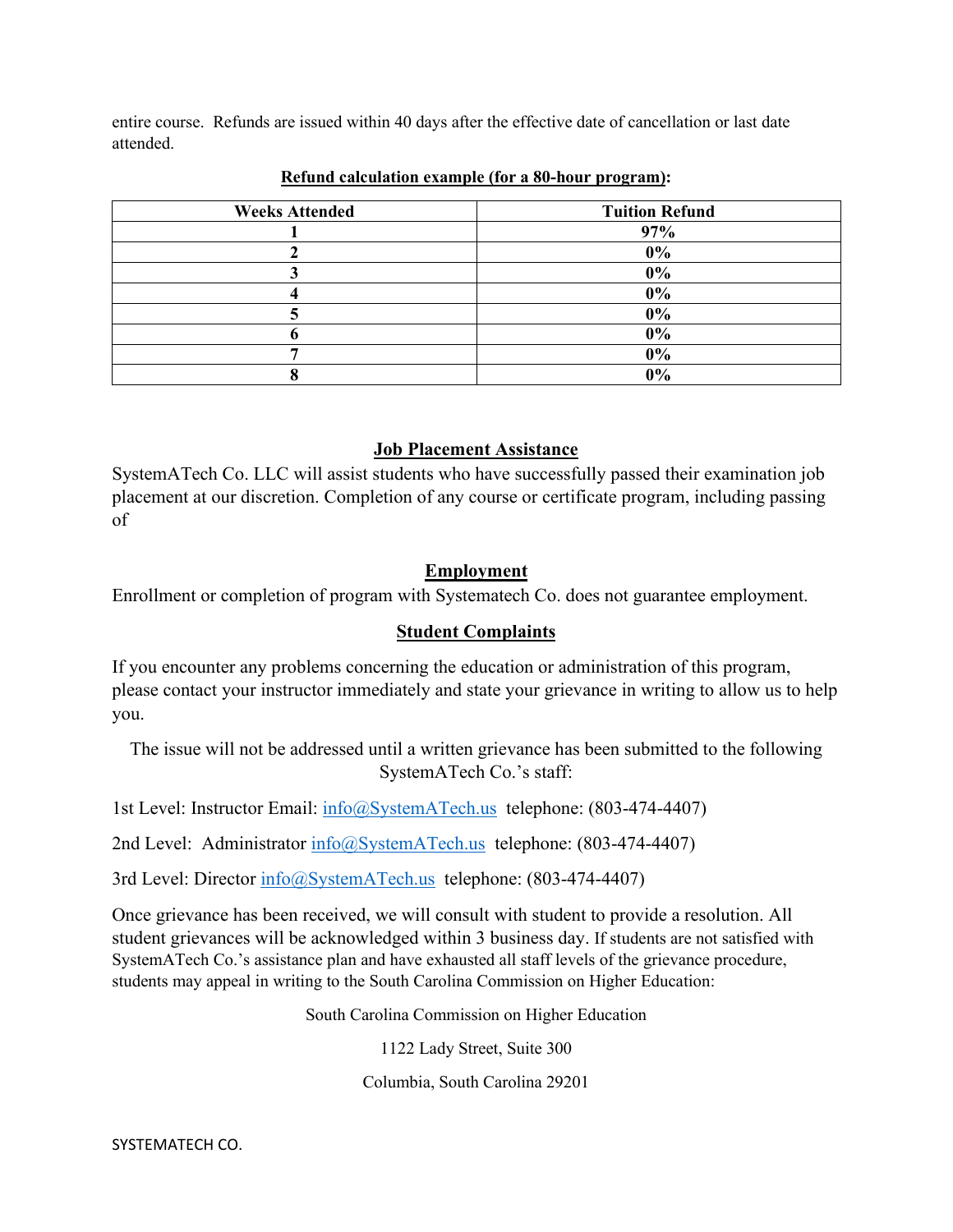#### 843-737-2260

#### www.che.sc.gov

The complaint form is available at the following link. [http://www.che.sc.gov/CHE\\_Docs/AcademicAffairs/License/Complaint\\_procedures\\_and\\_form.pdf](http://www.che.sc.gov/CHE_Docs/AcademicAffairs/License/Complaint_procedures_and_form.pdf)

## **Transfer Credit**

SystemATech Co. will not accept transfer or provide credits for courses taken at Systematech and other institutions.

## **Hold Harmless Agreement**

SystemATech Co. and student acknowledge that there is some risk of accident or injury associated with use of equipment and other aspects of the course of study, including but not limited to direct care and contact of other students or clients at the training site. Student does hereby waive, release, and discharge SystemATech Co. of any and all liability and all claims for damages for death, personal injury, or property damage which I may have or which hereafter accrue to me as a result of participation in the program whether or not caused by negligence or fault of SystemATech Co.

This release is intended to discharge the school, and its officer's employees, representatives, volunteers, and agents from and against any and all liability arising out of or connected in any way with my participation in training, internship/externship, hands -on activities, practice, or activities.

Knowing risks exist, nevertheless, I hereby to assume those risks and to release and to hold harmless all persons or agencies mentioned above that might otherwise be liable to me or my heirs or assigns for damages. I further understand and agree that this waiver, release and assumption of risk is to be binding on my heirs and assigns.

In addition, I give permission to receive, if necessary, emergency medical services by authorized personnel, and that cost incurred as a result of such medical treatment will be my responsibility.

| <b>Student Name Print:</b>                    | Date: |
|-----------------------------------------------|-------|
| <b>Student Name Signature:</b>                | Date: |
| School Administrator/Official Name Signature: | Date: |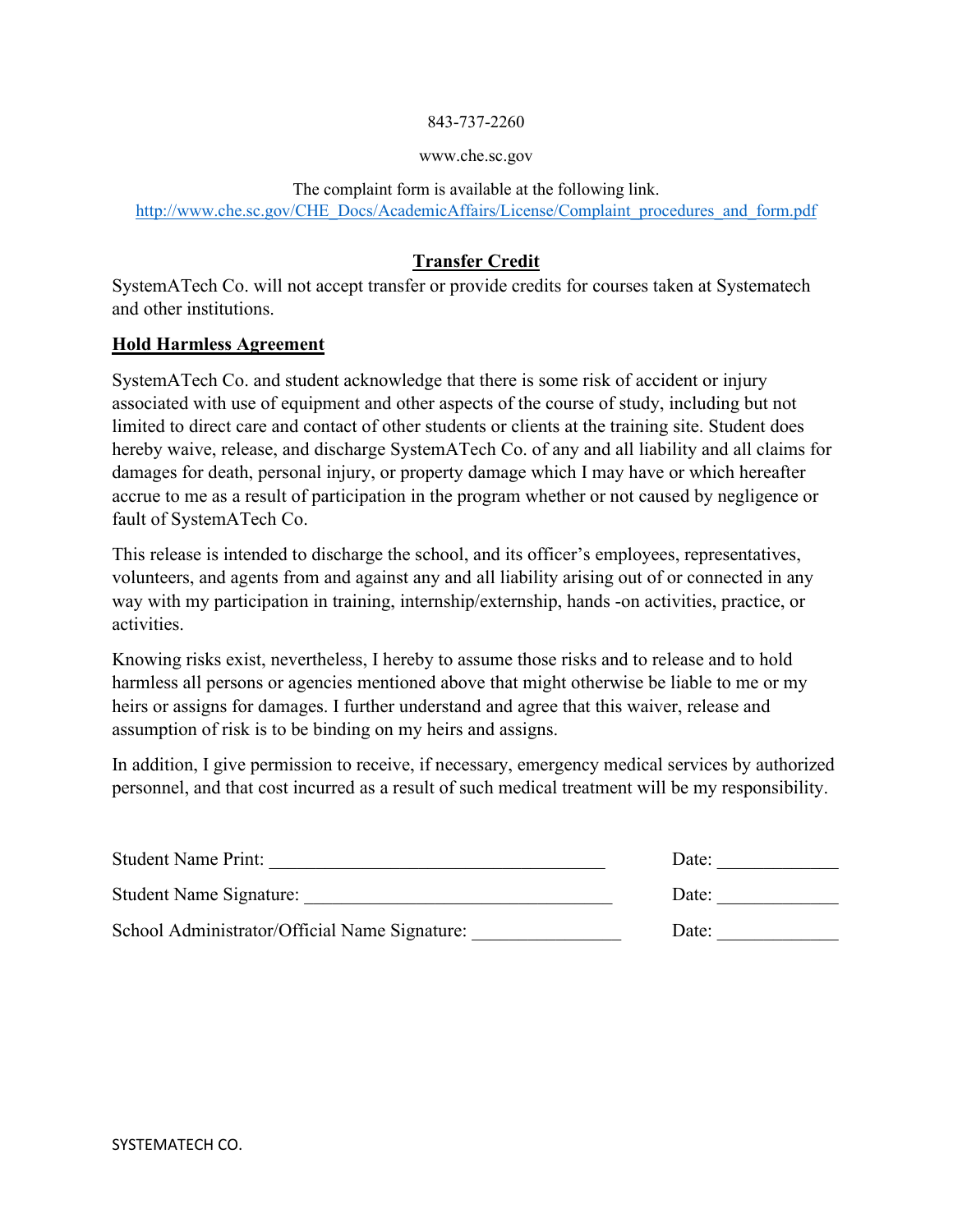## **Computer Use Guideline**

Misuse of Information systems is prohibited. Misuse includes the following:

- Attempting to modify or remove computer equipment, software, or peripherals without proper authorization.
- Accessing, without proper authorization, computers, software, information, or networks, regardless of whether the resource accessed is owned by the school.
- Taking actions, without authorization, which interfere with the access of others to information systems.
- Circumventing logon or other security measures.
- Using information systems for any illegal or unauthorized purpose.
- Violating any software license.
- Using electronic communications to violate the property rights of authors and copyright owners.
- Using electronic communications to disclose proprietary information without the explicit permission of the owner.
- Reading other users' information or files without permission.
- Using electronic communications to hoard, damage, or damage, or otherwise interfere with academic resources available electronically.
- Launching a computer worm, computer virus, or other rouge program.
- Downloading or posting illegal, proprietary, or damaging material.
- Violating any state or federal law or regulation in connection with use of any information system.
- Visiting and/ accessing prohibited sites such as Facebook, pornographic material, etc.
- I will not warrant executable files such as .exe, .vbs, .bat, and etc.

Violation of these guidelines will warrant immediate removal and termination from institution.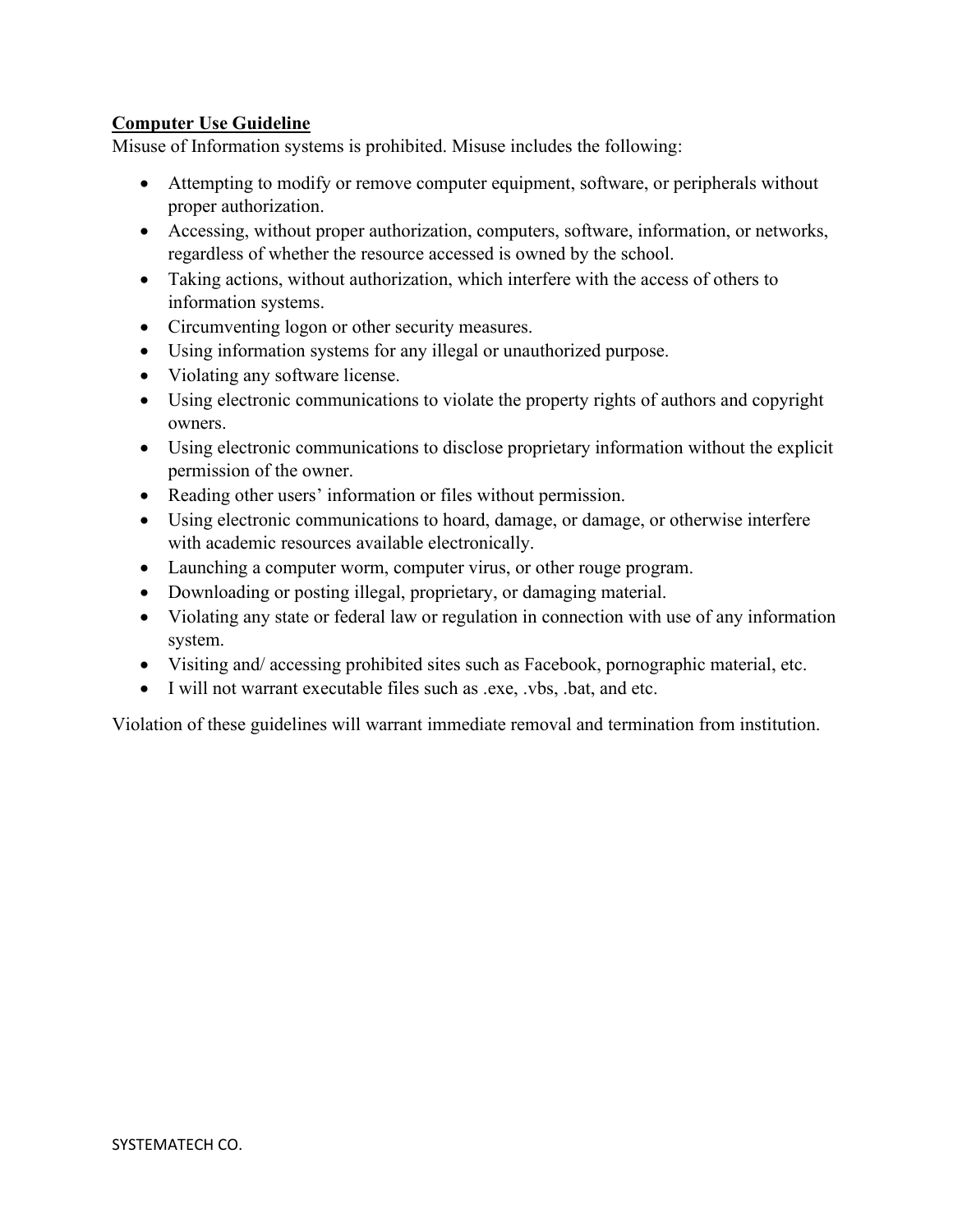#### Exhibit V Sample Advertisement





#### **NOW ACCEPTING APPLICANTS**

We have a broad selection of courses that you can join. From information technology, information security, business analaysis, cloud essentials, scrum, and 6 sigma courses. Visit our website for enrollment. Next cohort begins Thursday, March 24, 2022.

Contact us: 803-474-4407 info@systematech.us www.systematech.us

# **ी SYSTEMATECH**

Register for Career Training with SystemATech

Registration now Open for Our IT Support Specialist Training Class



# **CREATING THE NEXT IT & CYBER PROFESSIONALS**

## **IT Support Specialist Training**

Get Trained! Get Certified!

# At the conclusion of this program<br>students will have the skills to:

- Assemble components based on customer requirements<br>Install, configure and maintain<br>devices, PCs and software for end
- users Understand the basics of networking

 $\overline{\phantom{a}}$ 

.

- and security, including forensics<br>Apply troubleshooting skills to l.
- diagnose, resolve and document<br>common hardware and software issues
- Provide appropriate customer support<br>Understand the basics of l.
- virtualization, desktop imaging and<br>deployment

#### **IT Support Speciliast Training**<br>Thursday, March 24, 2022 - Wednesday, May 18, 2022<br>Tues, Weds, Thurs 8:30 am - 4:30 pm Online Training

This program will prepare students for the CompTIA A+<br>Core Series exams, Core 1 (220-1001) and Core 2 (220-1002).

 $\text{CompTIA A+ is the industry standard for launching an IT career into today's digital world. CompTIA A+ is the preferred performance-based qualifying credentials for a$ 

career in technical support and IT operational roles. Participants must have a high school diploma or equivalent and basic computer knowledge.

For more information, go to www.systematech.us and complete the interest form under IT Support Specialist Training or email Tammy  $@$  info@systematech.us.

#### SystemATech

Global Training Company<br>Contact:1 (803) 474-4407<br>www.systematech.us

Systematech is a full-service training firm offering training, certifications, and job placement in IT and Infosed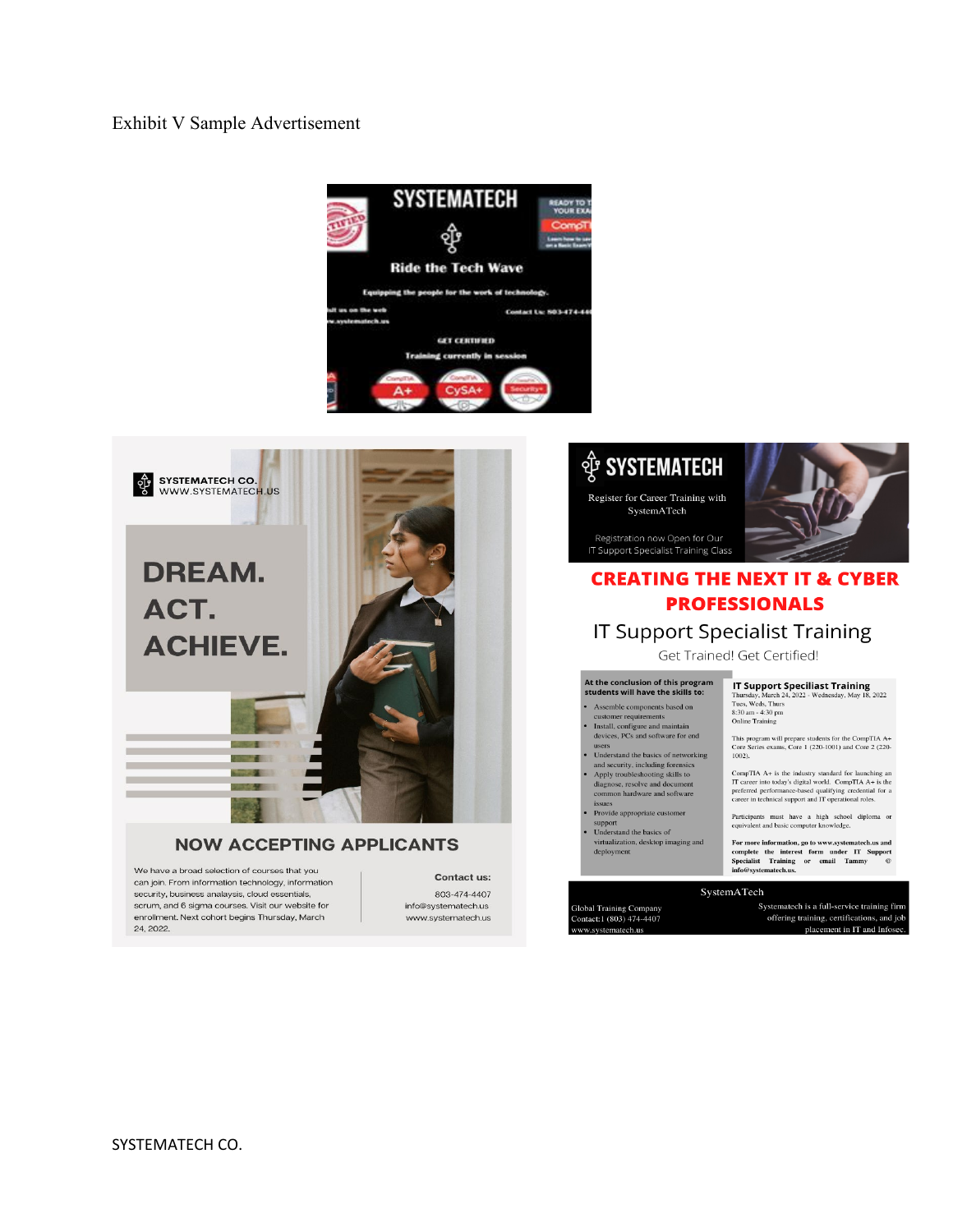# Exhibit VI

# **Enrollment Agreement**

# **Systematech Co.**

# **4123 Stone Pass Drive Graniteville, South Carolina 29829**

## **803-474-4407**

| <b>Student Information</b>                                                                                                                                                                                                     |
|--------------------------------------------------------------------------------------------------------------------------------------------------------------------------------------------------------------------------------|
|                                                                                                                                                                                                                                |
|                                                                                                                                                                                                                                |
|                                                                                                                                                                                                                                |
| Home Number:                                                                                                                                                                                                                   |
|                                                                                                                                                                                                                                |
| E-mail: No. 2014. The contract of the contract of the contract of the contract of the contract of the contract of the contract of the contract of the contract of the contract of the contract of the contract of the contract |
| Emergency Contact:                                                                                                                                                                                                             |
| Number:                                                                                                                                                                                                                        |
| <b>PROGRAM INFORMATION</b>                                                                                                                                                                                                     |
|                                                                                                                                                                                                                                |
|                                                                                                                                                                                                                                |
|                                                                                                                                                                                                                                |
|                                                                                                                                                                                                                                |
|                                                                                                                                                                                                                                |
| Full-Time<br>Part-Time<br>Evening<br>Day                                                                                                                                                                                       |
| Fri.<br>Days/Evenings Class Meets: (circle) Mon.<br>Tues.<br>Wed.<br>Thurs.<br>Sat.<br>Sun.                                                                                                                                    |
| Time of Day/Evening Class Begins                                                                                                                                                                                               |
| Time of Day/Evening Class Ends                                                                                                                                                                                                 |
| Number of Weeks                                                                                                                                                                                                                |
| <b>Total Clock Hours</b>                                                                                                                                                                                                       |